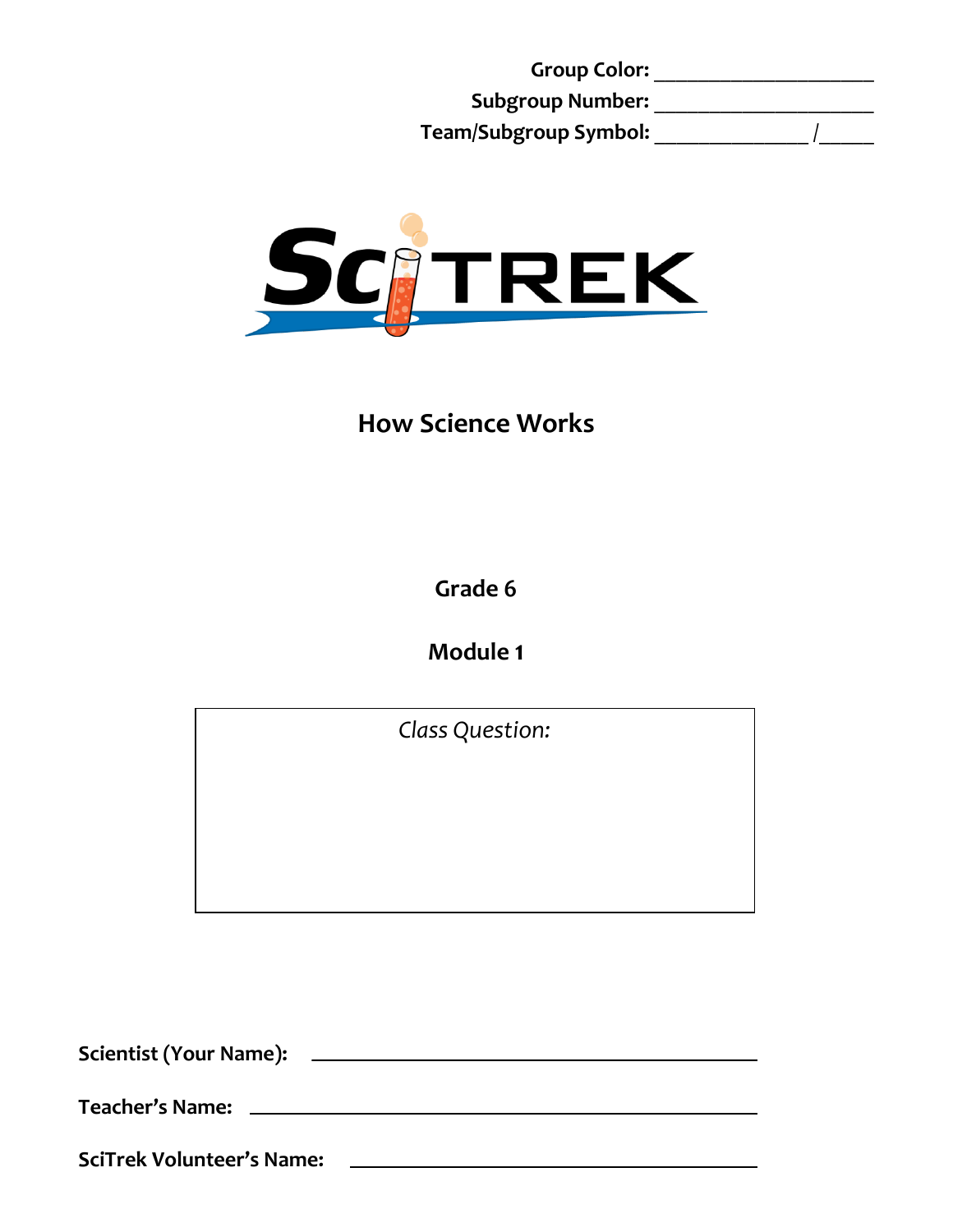### **VOCABULARY**

**Science:** The study of the material world using human reason. The scientific method is the way humans reason and apply logic to data to help gain knowledge of the world.

- o **Observation:** A description using your five senses. This could include contents, mass, size, color, temperature, smell, texture …
- o **Opinion:** Something you believe or feel. Not a fact or observation.
- o **Inference:** A guess based on past experiences.
- o **Testable Question:** A question for which an experiment can be designed to answer.
- o **Non-Testable Question:** A question for which an experiment cannot be designed to answer. For example, questions involving things that cannot be measured/observed or things that are not well defined/opinions.
- o **Experimental Set-Up:** The materials, changing variable, and controls that are needed for an experiment.
- o **Experiment:** A test or trial to discover something unknown**.**
- o **Procedure:** A set of steps to conduct an experiment.
- o **Controls:** The variables that are not changed in an experiment.
- o **Class Control:** A control that everyone in the class has the same value for.
- o **Team Control:** A control that everyone in a team has the same value for, but values vary for different teams within a class.
- o **Subgroup Control:** A control that everyone in a subgroup has the same value for, but values vary for different subgroups within a team.
- o **Changing Variable (Independent Variable):** The variable that is purposely changed in an experiment.
- o **Results/Data (Dependent Variable):** The measurements/observations of the experiment, which are influenced/determined by the changing variable.
- o **Prediction:** What you expect to happen based off of previous measurements/observations.
- o **Scientific Practices:** A series of activities that scientists participate in to both understand the world around them and to communicate their results with others. The specific practice worked on in this module is analyzing and interpreting data.
- o **Technique:** A method for a specific task.
- o **Conclusion:** A claim supported by data.
- o **Claim:** A statement that can be tested. The explanation of the data, the first part of a conclusion.
- o **Data:** Evidence collected from experiment(s) (measurements or observations); the second part of a conclusion.
- o **Analysis:** A scientific practice involving examining data critically and looking for patterns and trends.
- o **Trend:** When data changes in one general direction; can go up or down.
- o **Trend Line:** A line drawn on a graph to represent the direction of a trend
- o **Pattern:** When data repeats in a predictable manner; can go up, down, and up again.
- o **Solar Panel:** A piece of equipment designed to absorb the sun's rays as a source of energy for generating electricity or heat.
- o **Angle:** A measurement telling the separation between two lines that meet at one point.
- o **Multimeter**: A tool used to measure voltage, current, or resistance. For this module we will use it to measure the current and voltage produced by a solar panel.
- o **Current:** A measure of the amount of flowing electricity. The units for current in this module are milliamps (mA).
- o **Voltage:** A measure of the force that makes electricity move. The units for voltage are volts (V).
- o **Energy:** The ability of an object to do work. Energy can be transferred, but it cannot be created or destroyed.
- o **Power:** A measure of the energy of a system over time, calculated by multiplying the current and voltage together. The units for power in this module are milliwatts (mW).
- o **Range:** The difference between the biggest and smallest measurements.
- o **Renewable Energy:** Energy from some source that can be replenished within a human's lifetime.

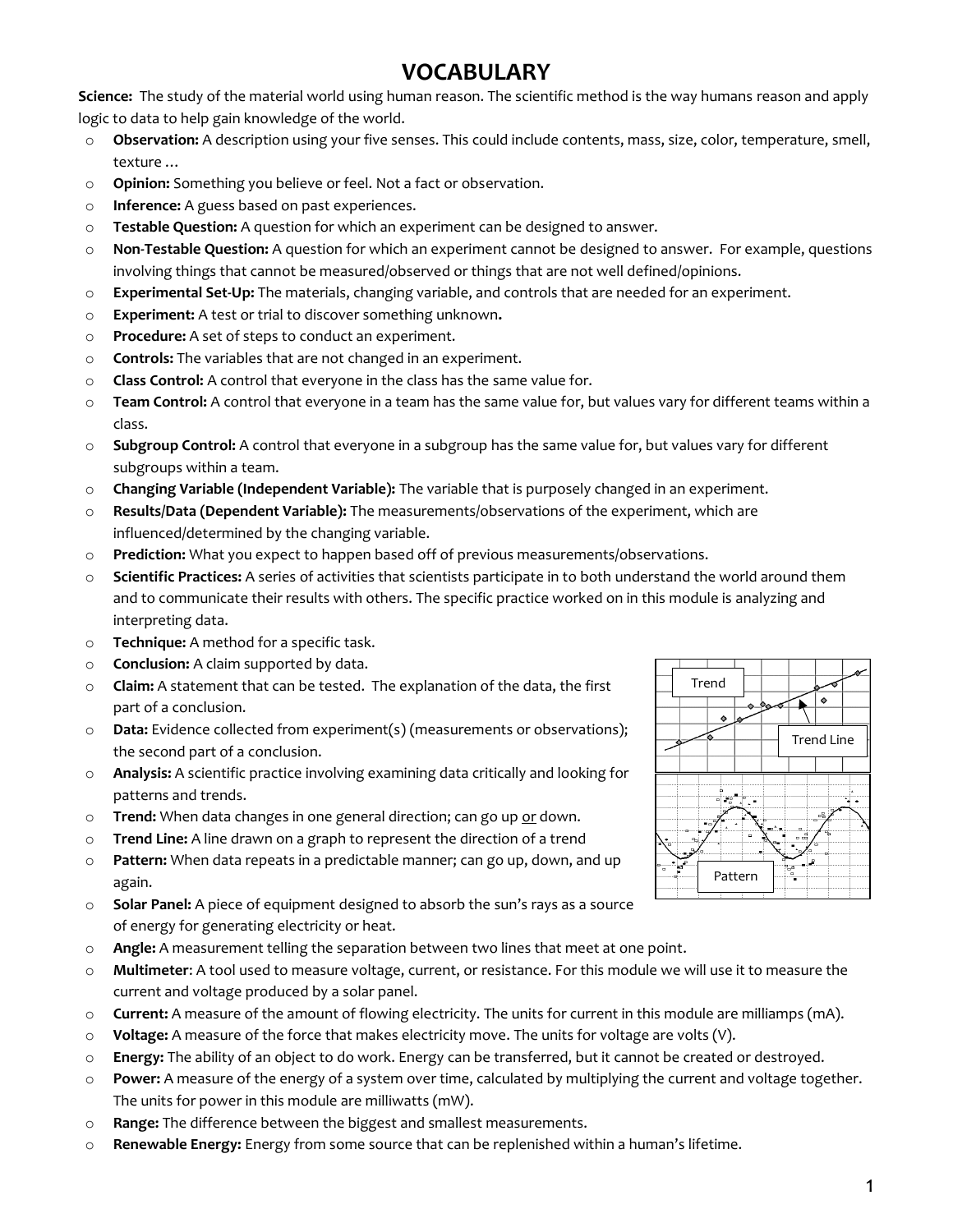## **OBSERVATIONS**

Experimental Set-Up**:** 

Draw a picture of the experimental set-up below and label the parts of the system.

Other observations of the experimental set up:

| Describe what happened during the experiment.        | <b>Solar Panel Measurements</b> |                |
|------------------------------------------------------|---------------------------------|----------------|
|                                                      | Current (mA)                    |                |
|                                                      | Voltage (V)                     |                |
| When the red LED was hooked up to the solar panel it | lit<br>(circle one)             | did not light. |

\_\_\_\_\_\_\_\_\_\_\_\_\_\_\_\_\_\_\_\_\_\_\_\_\_\_\_\_\_\_\_\_\_\_\_\_\_\_\_\_\_\_\_\_\_\_\_\_\_\_\_\_\_\_\_\_\_\_\_\_\_\_\_\_\_\_\_\_\_\_\_\_

\_\_\_\_\_\_\_\_\_\_\_\_\_\_\_\_\_\_\_\_\_\_\_\_\_\_\_\_\_\_\_\_\_\_\_\_\_\_\_\_\_\_\_\_\_\_\_\_\_\_\_\_\_\_\_\_\_\_\_\_\_\_\_\_\_\_\_\_\_\_\_\_

When the blue LED was hooked up to the solar panel it  $\qquad$  lit did not light.

(circle one)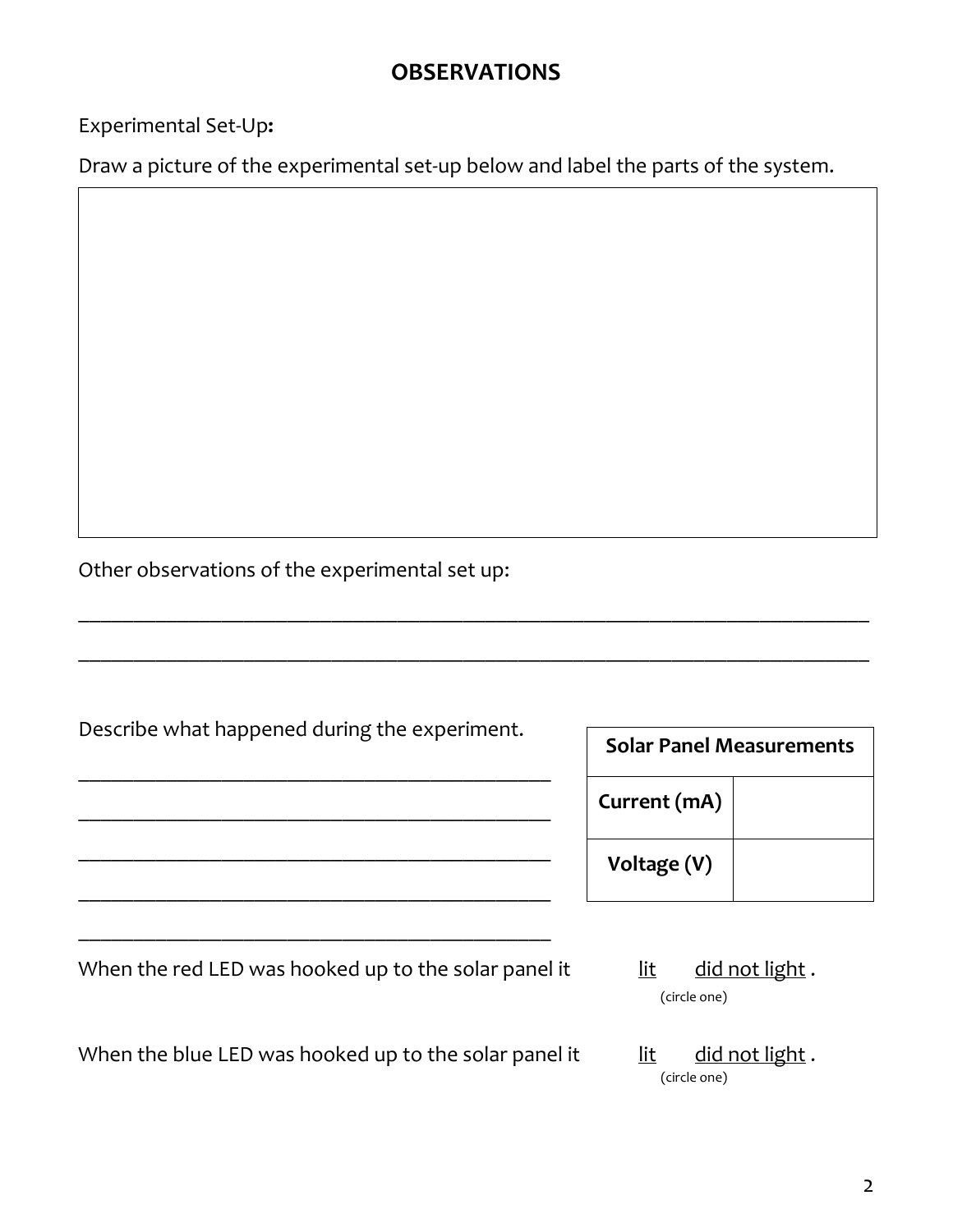# **TECHNIQUE**

### *Calculating Power*

One way to measure the energy of our system over time is by calculating the **power** of the system. Power (P) can be found by multiplying the current  $(I)$  measured in milliamps (mA) and voltage (V) measured in volts (V) of the system together:

 $P = I \times V$ 

For this experiment, power is calculated in units called **milliwatts** (mW).

**Directions**: Calculate the power produced by each system. Round your answer to the nearest tenth (Ex: 9.5 mW).



\_\_\_\_\_\_\_\_\_\_\_\_\_\_\_\_\_\_\_\_\_\_\_\_\_\_\_\_\_\_\_\_\_\_\_\_\_\_\_\_\_\_\_\_\_\_\_\_\_\_\_\_\_\_\_\_\_\_\_\_\_\_\_\_\_\_\_\_\_\_\_\_\_\_\_

\_\_\_\_\_\_\_\_\_\_\_\_\_\_\_\_\_\_\_\_\_\_\_\_\_\_\_\_\_\_\_\_\_\_\_\_\_\_\_\_\_\_\_\_\_\_\_\_\_\_\_\_\_\_\_\_\_\_\_\_\_\_\_\_\_\_\_\_\_\_\_\_\_\_\_

\_\_\_\_\_\_\_\_\_\_\_\_\_\_\_\_\_\_\_\_\_\_\_\_\_\_\_\_\_\_\_\_\_\_\_\_\_\_\_\_\_\_\_\_\_\_\_\_\_\_\_\_\_\_\_\_\_\_\_\_\_\_\_\_\_\_\_\_\_\_

1. What does our experiment tell us about the red and blue LEDs?

2. What happens when the blue LED is touched to the round batteries?

3. What happens when the blue LED is touched to the rectangular battery?

4. Why does this happen?

5. What does this tell us about lights/devices?

6. How can we monitor the amount of power used by a device? \_\_\_\_\_\_\_\_\_\_\_\_\_\_\_\_\_\_\_\_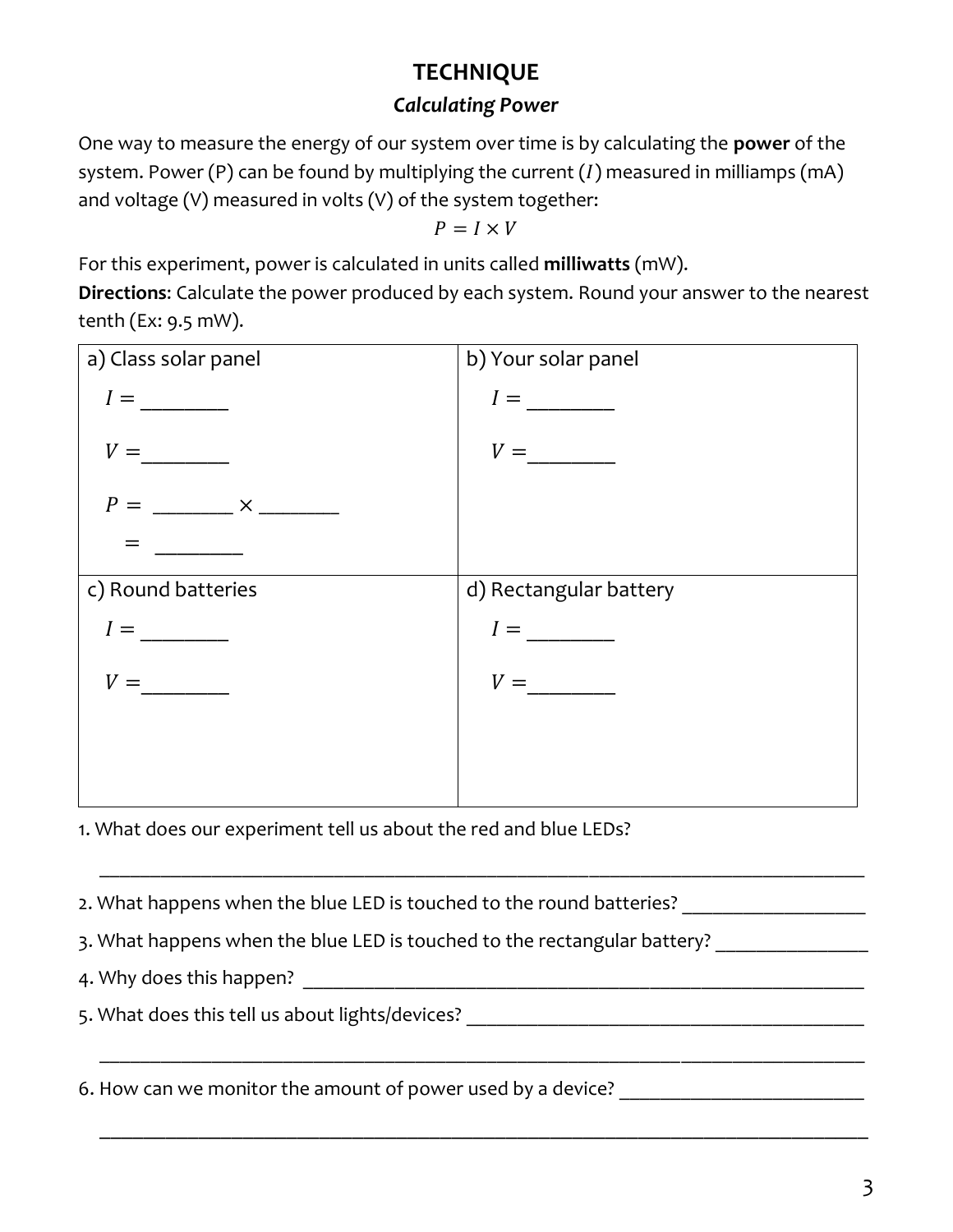### **VARIABLES**

| Variable | How will changing this variable affect the |  |  |  |
|----------|--------------------------------------------|--|--|--|
|          | power produced by the solar panel?         |  |  |  |
|          |                                            |  |  |  |
|          |                                            |  |  |  |
|          |                                            |  |  |  |
|          |                                            |  |  |  |
|          |                                            |  |  |  |
|          |                                            |  |  |  |
|          |                                            |  |  |  |
|          |                                            |  |  |  |
|          |                                            |  |  |  |
|          |                                            |  |  |  |
|          |                                            |  |  |  |
|          |                                            |  |  |  |
|          |                                            |  |  |  |
|          |                                            |  |  |  |
|          |                                            |  |  |  |
|          |                                            |  |  |  |
|          |                                            |  |  |  |
|          |                                            |  |  |  |
|          |                                            |  |  |  |
|          |                                            |  |  |  |
|          |                                            |  |  |  |
|          |                                            |  |  |  |
|          |                                            |  |  |  |
|          |                                            |  |  |  |
|          |                                            |  |  |  |
|          |                                            |  |  |  |
|          |                                            |  |  |  |
|          |                                            |  |  |  |
|          |                                            |  |  |  |
|          |                                            |  |  |  |
|          |                                            |  |  |  |
|          |                                            |  |  |  |
|          |                                            |  |  |  |
|          |                                            |  |  |  |
|          |                                            |  |  |  |
|          |                                            |  |  |  |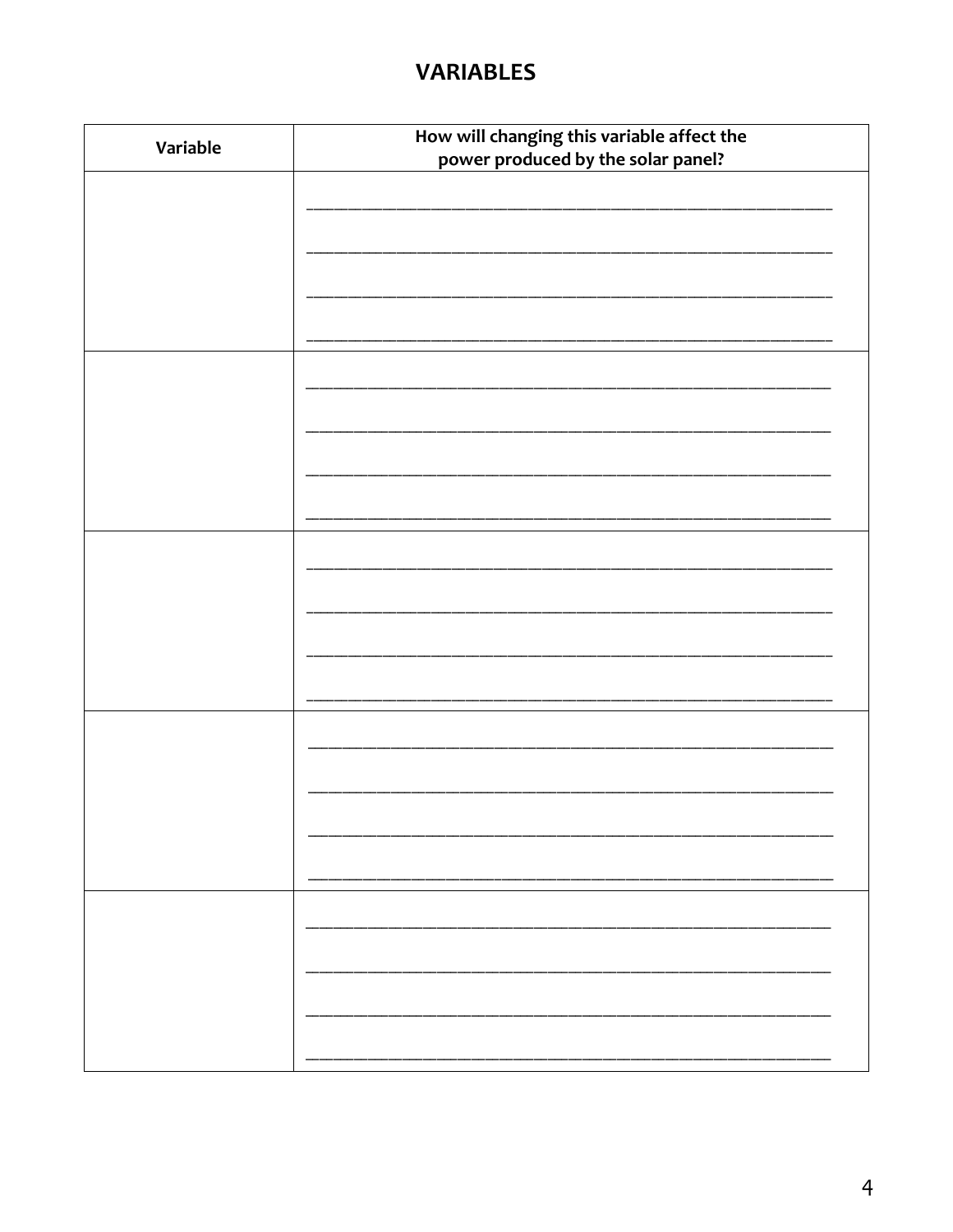# **Experimental Considerations:**

- 1. You will only have access to the materials on the materials page.
- 2. See materials page for restrictions on experimental design.

*Changing Variable(s) (Independent Variable(s))*

You will get to perform two experiments. For your first experiment, decide which variable(s) (max two) that you would like to test. For each changing variable that you select, discuss with your subgroup why you think that variable will affect the power produced by the solar panel.

Changing Variable 1: \_\_\_\_\_\_\_\_\_\_\_\_\_\_\_\_\_\_\_\_\_\_\_\_\_\_\_\_\_\_\_\_\_\_\_\_\_

Discuss with your subgroup how you think **changing variable 1** will affect the power produced by the solar panel.

Changing Variable 2 (optional): \_\_\_\_\_\_\_\_\_\_\_\_\_\_\_\_\_\_\_\_\_\_\_\_\_\_\_\_

Discuss with your subgroup how you think **changing variable 2** will affect the power produced by the solar panel.

#### **QUESTION**

Question our subgroup will investigate:

• If we change the \_\_\_\_\_\_\_\_\_\_\_\_\_\_\_\_\_\_\_\_\_\_\_\_\_\_\_\_\_\_\_\_\_\_\_\_\_\_\_\_\_\_\_\_\_\_\_\_\_\_\_\_,

insert each changing variable (independent variable)

what will happen to the **will** 

\_\_\_\_\_\_\_\_\_\_\_\_\_\_\_\_\_\_\_\_\_\_\_\_\_\_\_\_\_\_\_\_\_\_\_\_\_\_\_\_\_\_\_\_\_\_\_\_\_\_\_\_\_\_\_\_\_\_\_\_\_\_\_\_\_\_? insert what you are measuring/observing (dependent variable)

**SciTrek Member Approval**\_\_\_\_\_\_\_\_\_\_\_\_\_\_\_\_\_\_\_\_

Get a materials page from your SciTrek volunteer and fill it out before moving onto the experimental set-up.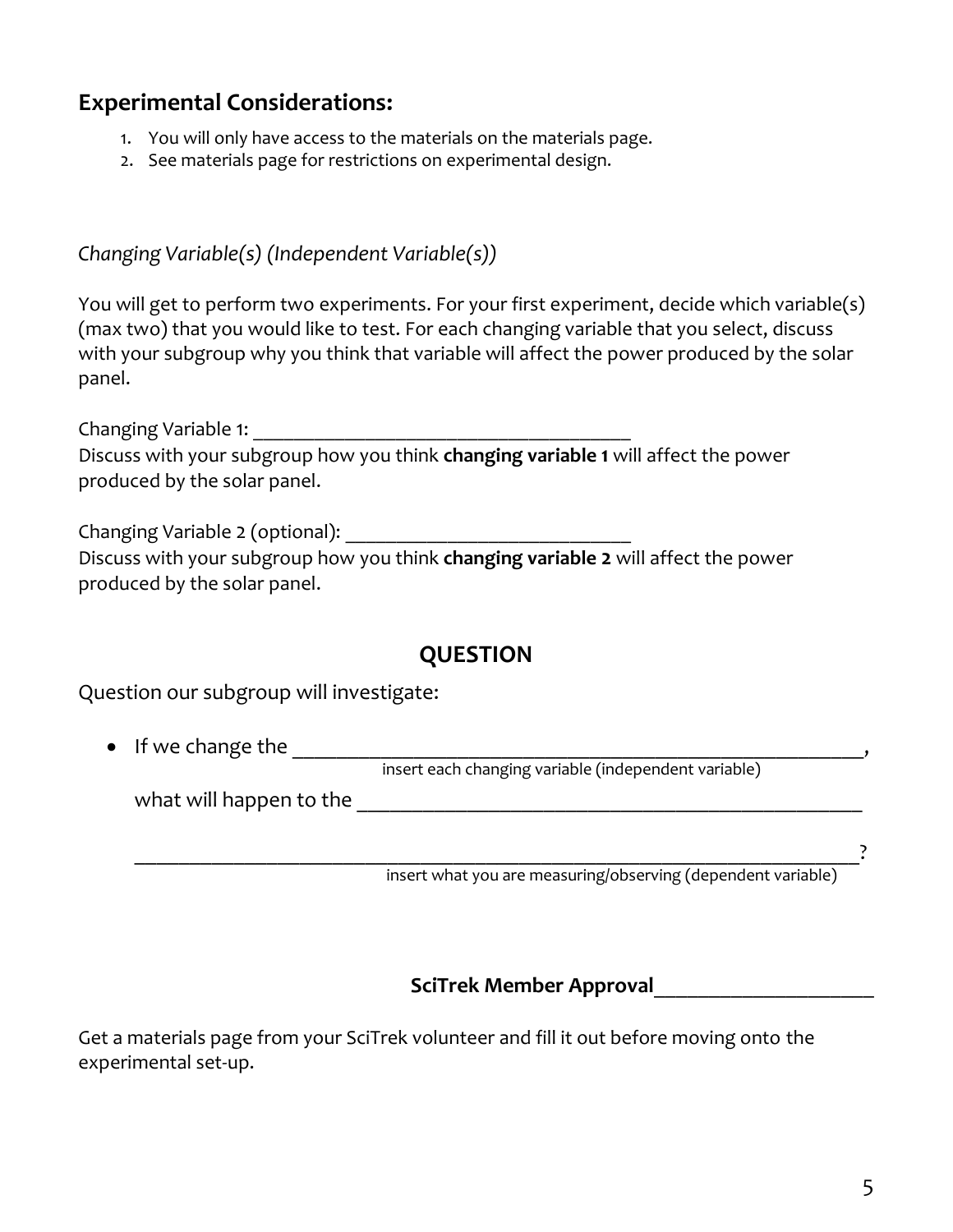## **EXPERIMENTAL SET-UP**

Write your changing variable(s) (Ex: panel angle) and the values (Ex: 45°) you will use for your four trials under each solar panel.



#### **Controls** (variables you will hold constant)**:**

**Changing Variable(s):**

Write the controls and the values you will use in all your trials (control/value, Ex: power source/solar panel).

| Power Source | Solar Panel |  |  |
|--------------|-------------|--|--|
|              |             |  |  |

**SciTrek Member Approval**\_\_\_\_\_\_\_\_\_\_\_\_\_\_\_\_\_\_\_\_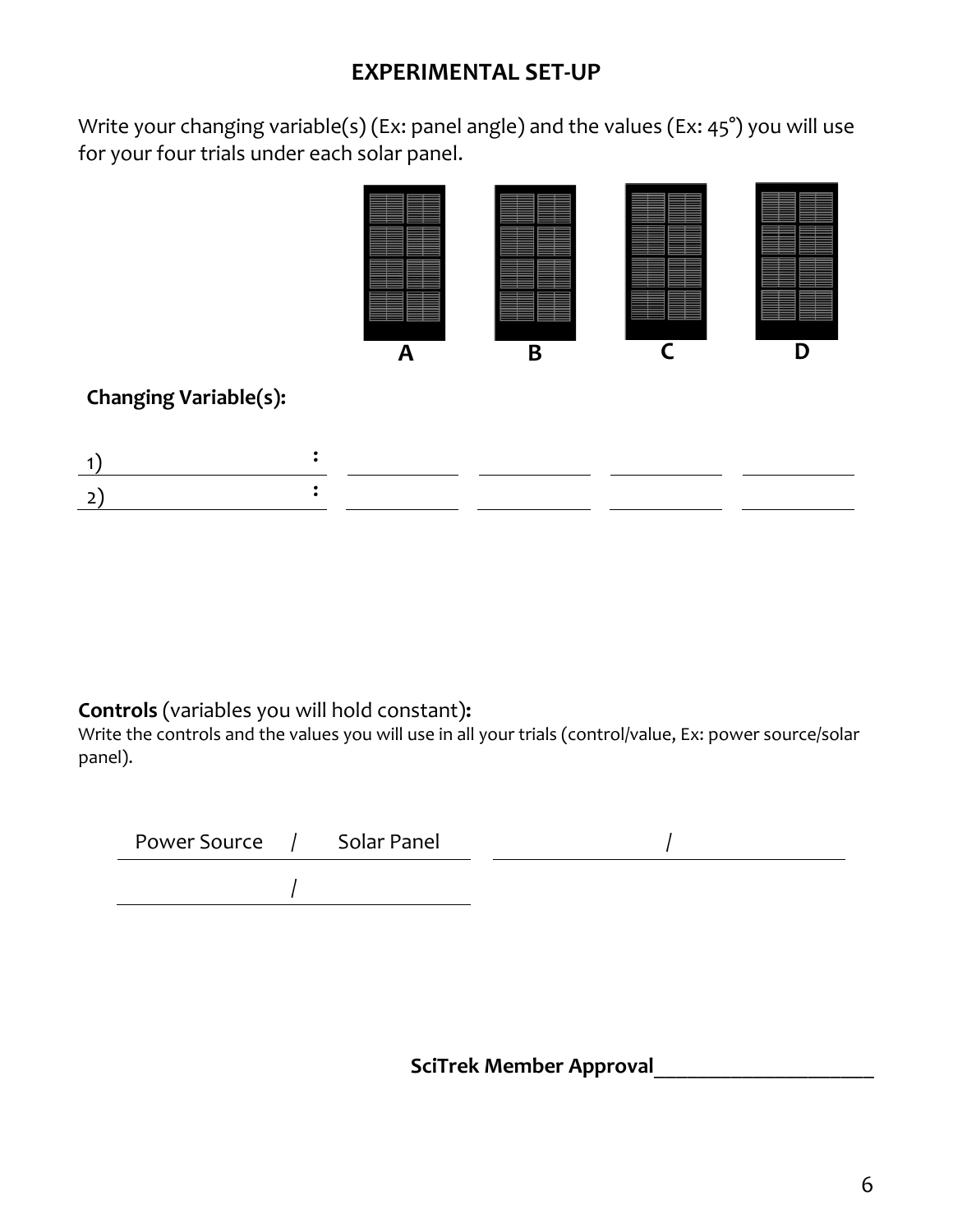#### **PROCEDURE**

#### **Procedure Note:**

Make sure to include all values of your changing variable(s) in the procedure (Ex: for a subgroup that decided to change panel angle, one step would be: place the panel at an angle of A) 30°, B) 45°, C) 60°, and D) 75°).

|    | $\frac{1}{2}$ . The contract of the contract of the contract of the contract of the contract of the contract of the contract of the contract of the contract of the contract of the contract of the contract of the contract of t |
|----|-----------------------------------------------------------------------------------------------------------------------------------------------------------------------------------------------------------------------------------|
|    |                                                                                                                                                                                                                                   |
|    |                                                                                                                                                                                                                                   |
|    |                                                                                                                                                                                                                                   |
|    |                                                                                                                                                                                                                                   |
|    |                                                                                                                                                                                                                                   |
|    |                                                                                                                                                                                                                                   |
|    |                                                                                                                                                                                                                                   |
|    |                                                                                                                                                                                                                                   |
|    |                                                                                                                                                                                                                                   |
|    |                                                                                                                                                                                                                                   |
|    |                                                                                                                                                                                                                                   |
|    |                                                                                                                                                                                                                                   |
|    | $\begin{array}{c}\n6. \quad \textcolor{blue}{\textbf{5.2}}\n\end{array}$                                                                                                                                                          |
|    |                                                                                                                                                                                                                                   |
| 7. |                                                                                                                                                                                                                                   |
|    |                                                                                                                                                                                                                                   |
|    |                                                                                                                                                                                                                                   |
| 8. |                                                                                                                                                                                                                                   |
|    |                                                                                                                                                                                                                                   |
|    | <b>SciTrek Member Approval</b>                                                                                                                                                                                                    |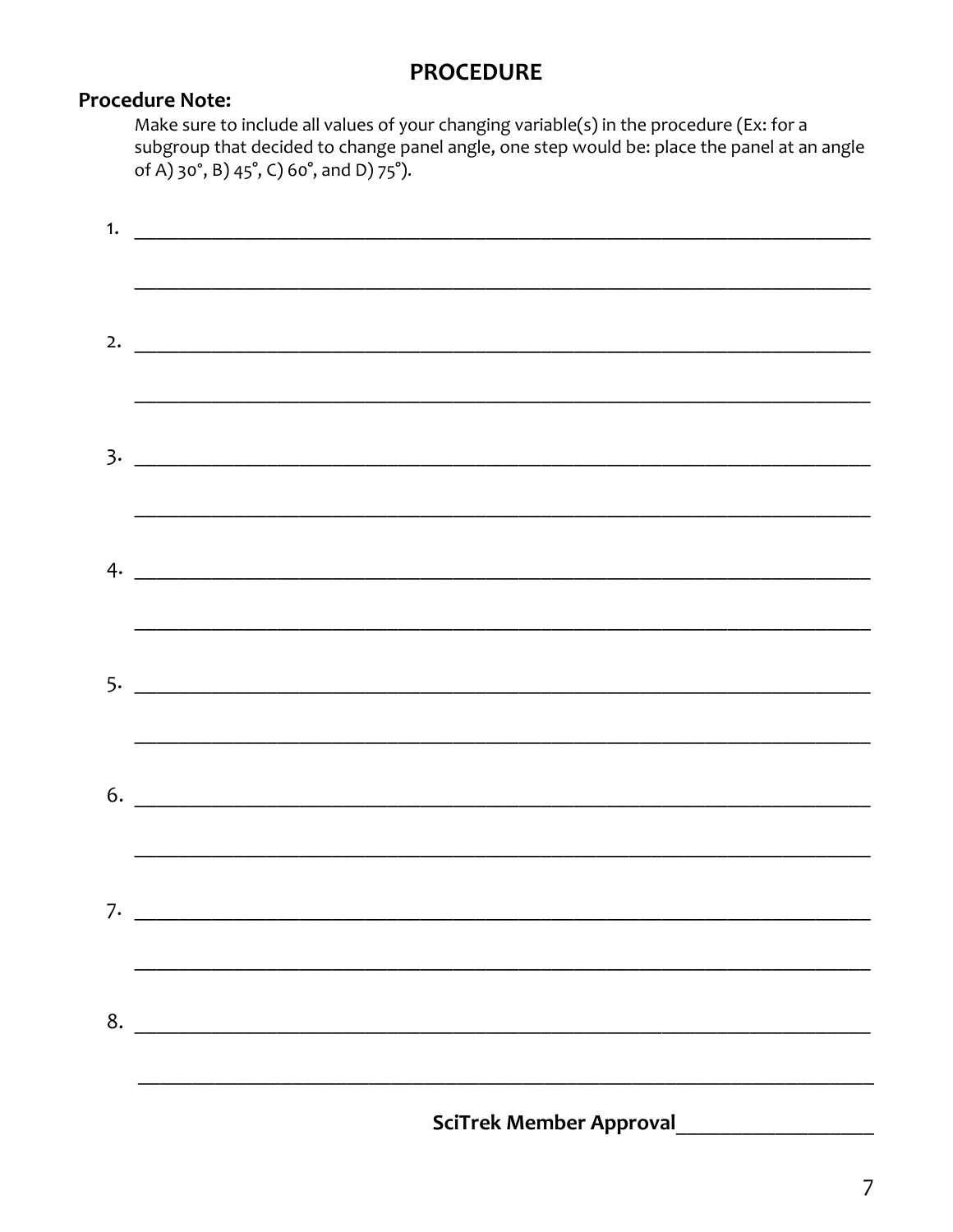# **RESULTS**

#### *Table*

Fill out the table for each of your trials. For the variables that remain constant, write the value in trial A and then draw an arrow through each box indicating that this variable is a control. Remember to record data measurements to the nearest tenth (Ex. 4.1 mA) and calculate power to the nearest tenth (Ex. 13.2 mW).

|              | <b>Variables</b>                                                                                                                           | <b>Trial A</b> | <b>Trial B</b> | <b>Trial C</b> | <b>Trial D</b> |
|--------------|--------------------------------------------------------------------------------------------------------------------------------------------|----------------|----------------|----------------|----------------|
|              | Power Source:                                                                                                                              | Solar panel    |                |                |                |
|              | Panel Angle:                                                                                                                               |                |                |                |                |
|              | <b>Shading Amount:</b>                                                                                                                     |                |                |                |                |
|              | Temperature:                                                                                                                               |                |                |                |                |
|              | other variable                                                                                                                             |                |                |                |                |
|              | <b>Predictions</b>                                                                                                                         | <b>Trial A</b> | <b>Trial B</b> | <b>Trial C</b> | <b>Trial D</b> |
|              | Put an "S" in the trial that will<br>give the smallest power output<br>and an "L" in the trial that will<br>give the largest power output. |                |                |                |                |
|              | <b>Data and Calculations</b>                                                                                                               | <b>Trial A</b> | <b>Trial B</b> | <b>Trial C</b> | <b>Trial D</b> |
|              | Room Temperature<br>$(^{\circ}C)$                                                                                                          |                |                |                |                |
| Measurements | Current (mA):                                                                                                                              |                |                |                |                |
|              | Voltage (V):                                                                                                                               |                |                |                |                |
| Calculations | Power (mW):<br>$P = I \times V$                                                                                                            |                |                |                |                |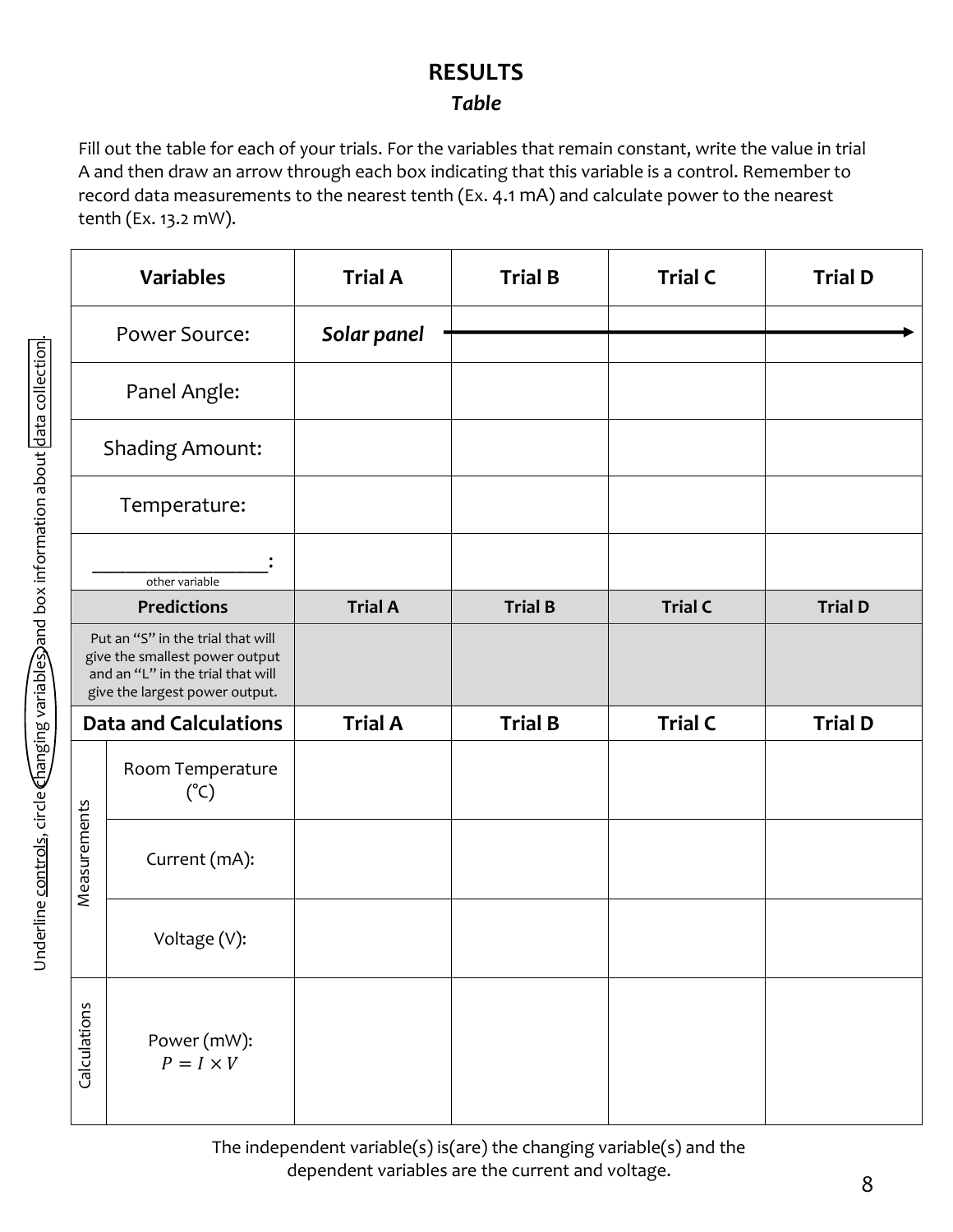- 1. **Directions:** Fill in the missing definitions.
	- Conclusion: **and the contract of the contract of the contract of the contract of the contract of the contract of the contract of the contract of the contract of the contract of the contract of the contract of the contrac**

a)

- **Claim:** A statement that can be tested. The explanation of the data, the first part of a conclusion.
	- *Ex:* Increased amounts of fertilizer runoff in lakes kills wildlife.
	- A claim in a scientific experiment often includes the \_\_\_\_\_\_\_\_\_\_\_\_\_\_\_\_\_\_\_\_\_\_\_\_
- **Data:** Evidence collected from experiment(s) (measurements or observations), the second part of a conclusion.
	- *Ex:* We observed that in lakes with large amounts of fertilizer runoff, there were no living organisms, while in lakes with a little fertilizer runoff, there were many living organisms.
	- Data in a scientific experiment includes \_\_\_\_\_\_\_\_\_\_\_\_\_\_\_\_ or \_\_\_\_\_\_\_\_\_\_\_\_\_\_\_\_.
	- Data statements also often include values of the entity and the contract of the contract of the contract of the contract of the contract of the contract of the contract of the contract of the contract of the contract of
- 2. **Directions:** On the results tables and conclusions below, underline control(s), circle Changing variable(s), and box information about data collection. Then, decide if the possible conclusion is correct or not.

| <b>Variables</b>         |                  | <b>Trial A</b> | <b>Trial B</b> | <b>Trial C</b> | <b>Trial D</b> |
|--------------------------|------------------|----------------|----------------|----------------|----------------|
| Power Plant Type:        |                  | Coal           |                |                |                |
| <b>Substance Amount:</b> |                  | 3,000 Mg       |                |                |                |
| Number of Generators:    |                  | $\overline{2}$ | 3              | 4              | 5              |
| Water Amount:            |                  | 4,500 L        |                |                |                |
| Number of Workers:       |                  | 10             |                |                |                |
| Data                     |                  | <b>Trial A</b> | <b>Trial B</b> | <b>Trial C</b> | <b>Trial D</b> |
| Final                    | Power<br>Output: | 103 MW         | 126 MW         | 135 MW         | 150 MW         |
| Measurements/            |                  | Air around     | Air around     | Air around     | Air around     |
| Observations:            | Other:           | plant is       | plant is       | plant is       | plant is       |
|                          |                  | dark brown     | dark brown     | dark brown     | dark brown     |

**Possible Conclusion:** The greater the number of generators in the power plant the higher the power output, because when 2 generators were used, 103 MW of power were produced, and when 5 generators were used, 150 MW of power were produced.

Is this a correct conclusion? THES THE STATE STATE RESONAL TRIMORY TRIMORY TRIMORY

If NO, what is wrong with the conclusion? The state of the state of the state of the state of the state of the state of the state of the state of the state of the state of the state of the state of the state of the state o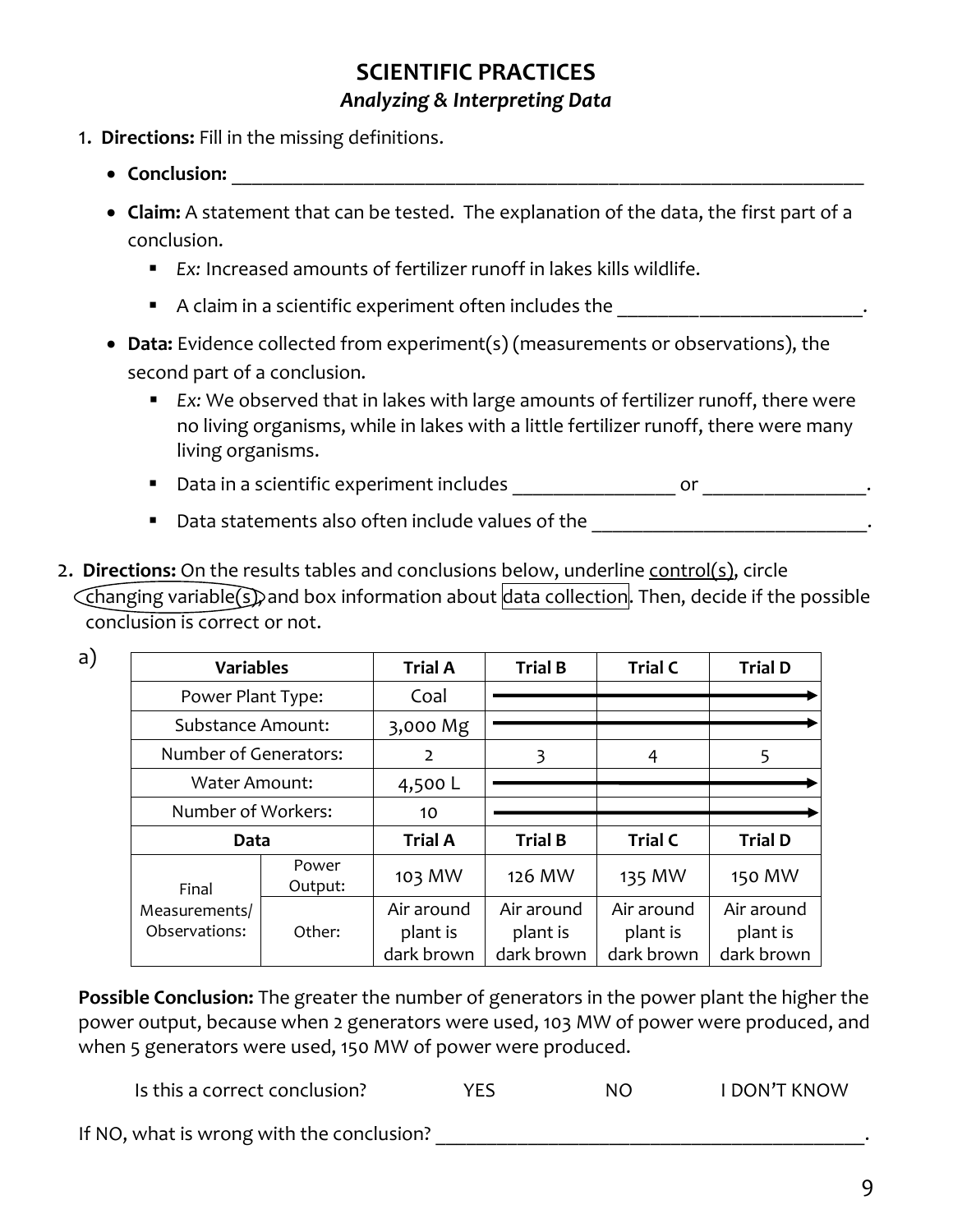| <b>Variables</b>         |                  | <b>Trial A</b> | <b>Trial B</b> | <b>Trial C</b>    | <b>Trial D</b> |
|--------------------------|------------------|----------------|----------------|-------------------|----------------|
| Power Plant Type:        |                  | Natural Gas    |                |                   |                |
| <b>Substance Amount:</b> |                  | 3200 Mg        |                |                   |                |
| Number of Generators:    |                  | 3              |                |                   |                |
| <b>Water Amount:</b>     |                  | 4,200 L        |                |                   |                |
| Number of Workers:       |                  | 8              | 10             | $12 \overline{ }$ | 14             |
| Data                     |                  | <b>Trial A</b> | <b>Trial B</b> | <b>Trial C</b>    | <b>Trial D</b> |
| Final                    | Power<br>Output: | 140 MW         | 139 MW         | 140 MW            | 141 MW         |
| Measurements/            |                  | Air around     | Air around     | Air around        | Air around     |
| Observations:            | Other:           | plant is       | plant is       | plant is          | plant is       |
|                          |                  | clear          | clear          | clear             | clear          |

**Possible Conclusion:** Having more people working the power plant will produce more power, because when 8 people were working, 140 MW of power were produced, and when 14 people were working, 141 MW of power were produced.

Is this a correct conclusion? The MES NO THE MON'T KNOW

If NO, what is wrong with the conclusion? \_\_\_\_\_\_\_\_\_\_\_\_\_\_\_\_\_\_\_\_\_\_\_\_\_\_\_\_\_\_\_\_\_\_\_\_\_\_\_\_\_\_.

b)

c)

| <b>Variables</b>         |                  | <b>Trial A</b> | <b>Trial B</b> | <b>Trial C</b> | <b>Trial D</b> |
|--------------------------|------------------|----------------|----------------|----------------|----------------|
| Power Plant Type:        |                  | Coal           |                |                |                |
| <b>Substance Amount:</b> |                  | 2,700 Mg       | 3,100 Mg       | 3,600 Mg       | 4,200 Mg       |
| Number of Generators:    |                  | 3              |                |                |                |
| <b>Water Amount:</b>     |                  | 4,500 L        |                |                |                |
| Number of Workers:       |                  | 10             |                |                |                |
| Data                     |                  | <b>Trial A</b> | <b>Trial B</b> | <b>Trial C</b> | <b>Trial D</b> |
| Final                    | Power<br>Output: | 131 MW         | 140 MW         | 147 MW         | 155 MW         |
| Measurements/            |                  | Air around     | Air around     | Air around     | Air around     |
| Observations:            | Other:           | plant is light | plant is       | plant is       | plant is       |
|                          |                  | brown          | brown          | brown          | dark brown     |

**Possible Conclusion:** As more coal is burned in the power plant the air will become more polluted, because we observed when 2,700 Mg of coal were burned, the air was light brown, and when 4,200 Mg of coal were burned, the air was dark brown.

Is this a correct conclusion? THES NO I DON'T KNOW If NO, what is wrong with the conclusion?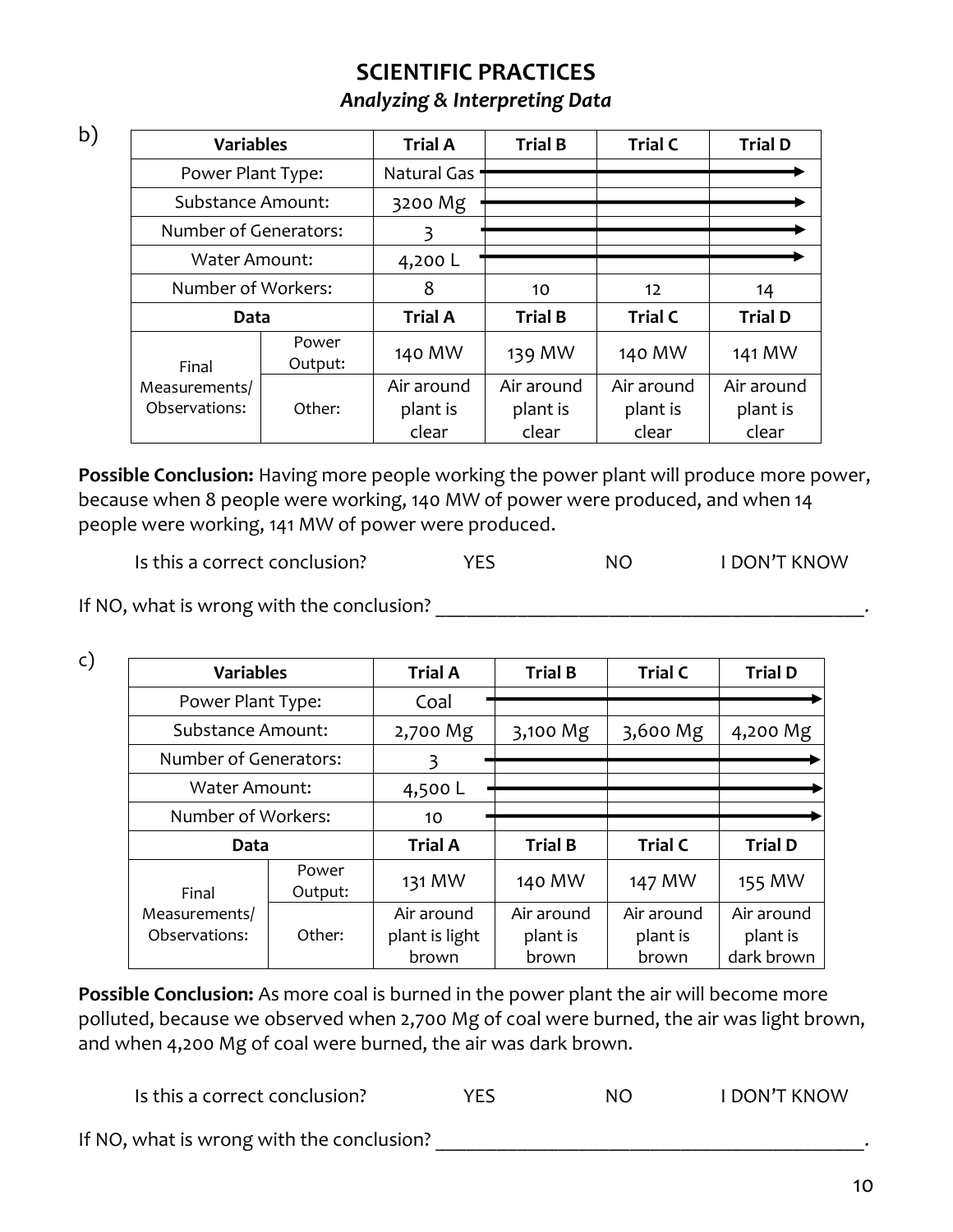| . .            |         |
|----------------|---------|
| ×<br>M.<br>. . | i<br>۰. |

e)

| <b>Variables</b>         |                    | <b>Trial A</b> | <b>Trial B</b> | <b>Trial C</b> | <b>Trial D</b> |
|--------------------------|--------------------|----------------|----------------|----------------|----------------|
| Power Plant Type:        |                    | Natural Gas    |                |                |                |
| <b>Substance Amount:</b> |                    | 3,100 Mg       |                |                |                |
| Number of Generators:    |                    | 3              |                |                |                |
| <b>Water Amount:</b>     |                    | 4,200 L        | 4,400 L        | 4,600L         | 4,800 L        |
|                          | Number of Workers: |                |                |                |                |
| Data                     |                    | <b>Trial A</b> | <b>Trial B</b> | <b>Trial C</b> | <b>Trial D</b> |
| Final                    | Power:             | 155 MW         | 147 MW         | 140 MW         | 128 MW         |
| Measurements/            |                    | Air around     | Air around     | Air around     | Air around     |
| Observations:            | Other:             | plant is       | plant is       | plant is       | plant is       |
|                          |                    | clear          | clear          | clear          | clear          |

**Possible Conclusion:** When 4,200 L of water were used, 155 MW of power were produced, and when 4,800 L of water were used, 128 MW of power were produced, because the greater the amount of water the lower the power output.

Is this a correct conclusion? The MES NO THE MON'T KNOW

If NO, what is wrong with the conclusion? The state of the state of the state of the state of the state of the state of the state of the state of the state of the state of the state of the state of the state of the state o

| <b>Variables</b>               |                    | <b>Trial A</b> | <b>Trial B</b> | <b>Trial C</b> | <b>Trial D</b> |
|--------------------------------|--------------------|----------------|----------------|----------------|----------------|
| Power Plant Type:              |                    | Coal           |                |                |                |
| Substance Amount:              |                    | 2,800 Mg       | 3,200 Mg       | 3,600 Mg       | 4,000 Mg       |
| Number of Generators:          |                    | 3              |                |                |                |
| Water Amount:                  |                    | 4,000L         | 4,200 L        | 4,500 L        | 4,700 L        |
|                                | Number of Workers: |                |                |                |                |
|                                |                    |                |                |                |                |
| Data                           |                    | <b>Trial A</b> | <b>Trial B</b> | <b>Trial C</b> | <b>Trial D</b> |
|                                | Power:             | 130 MW         | 139 MW         | 145 MW         | 155 MW         |
| Final                          |                    | Air around     | Air around     | Air around     | Air around     |
| Measurements/<br>Observations: | Other:             | plant is       | plant is       | plant is       | plant is       |

**Possible Conclusion:** The greater the amount of water used in the power plant the higher the power output, because when 4,000L of water were used 130 MW of power were produced, and when 4,700 L of water were used, 155 MW of power were produced.

Is this a correct conclusion? The MES NO I DON'T KNOW

If NO, what is wrong with the conclusion?

3. How many changing variables can you have to make a conclusion? \_\_\_\_\_\_\_\_\_\_\_\_\_\_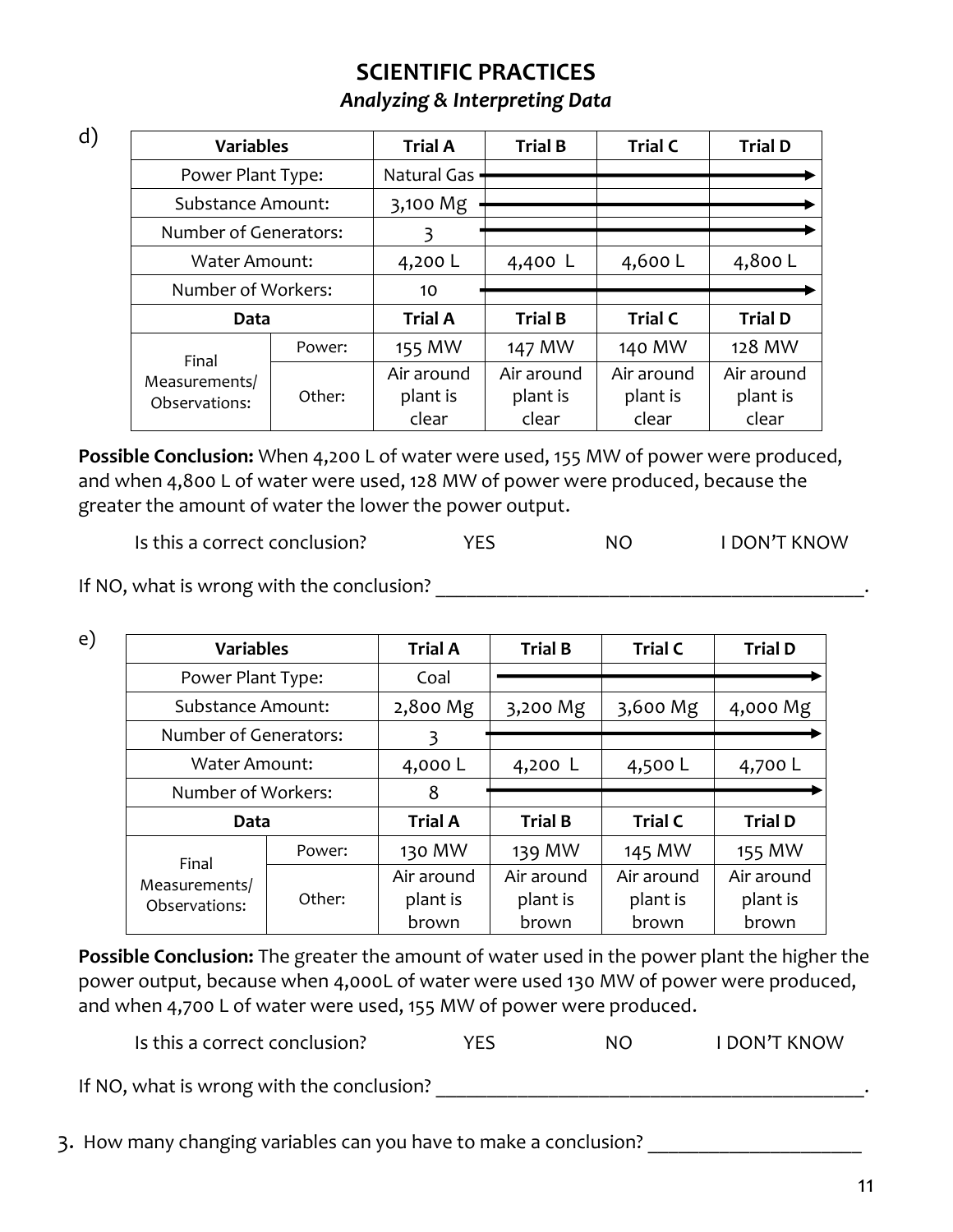## **CONCLUSION**

#### Making a Conclusion from Your Data

How many changing variables did you have in your experiment? \_\_\_\_\_\_\_\_\_\_\_\_\_\_\_\_\_\_\_

Can you make a conclusion from your data?

**NO** 

| IF NO |  |  |  |
|-------|--|--|--|
| Why?  |  |  |  |
|       |  |  |  |
|       |  |  |  |

| <b>IF YES</b>   |                                |
|-----------------|--------------------------------|
| We can conclude | $\overline{claim}$             |
|                 |                                |
| because         | data (measurement/observation) |
|                 |                                |
|                 |                                |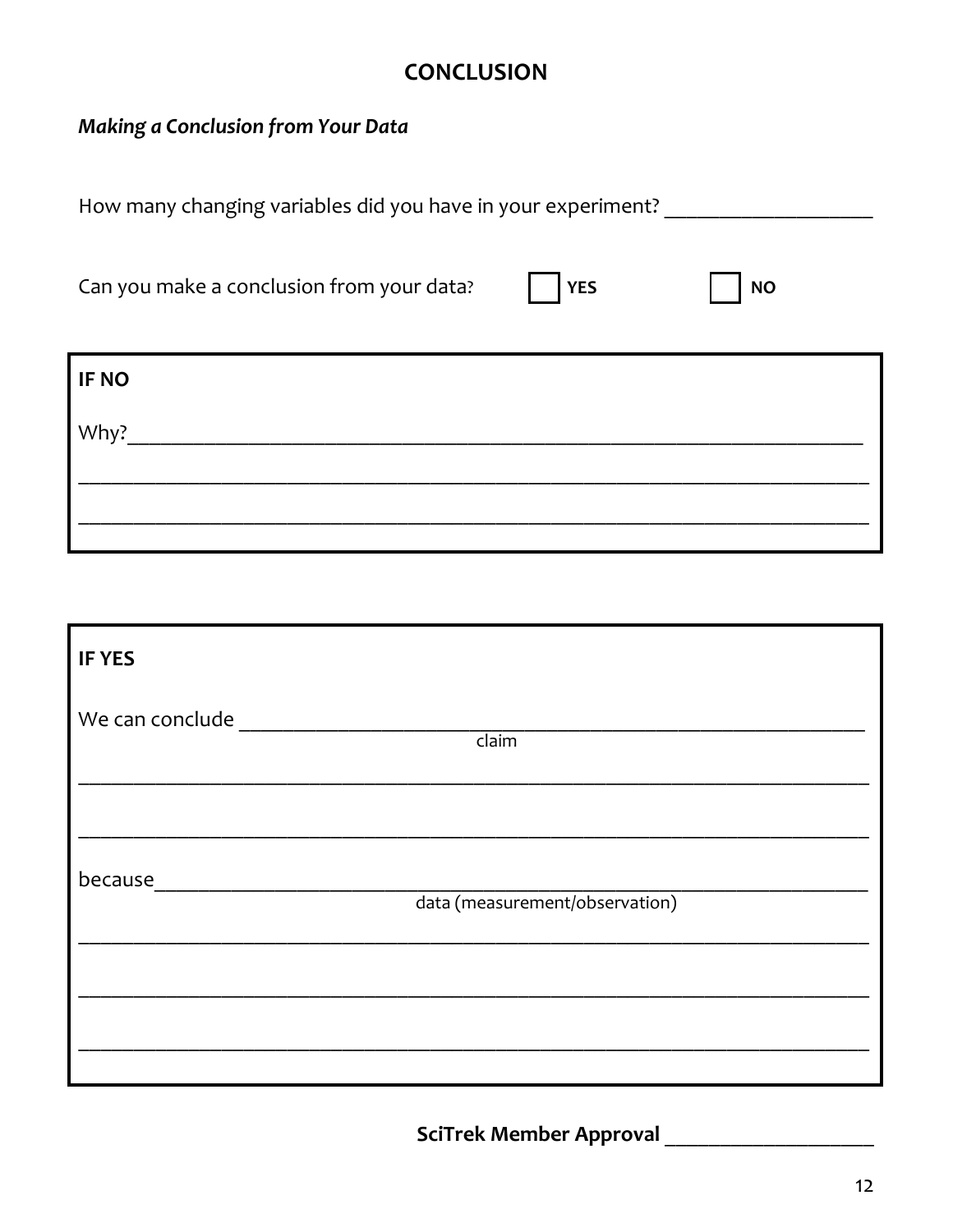# **TECHNIQUE**

#### *Calculating Percentages*

Percentages are used to compare a portion of a system to a whole system. This is done by making the amount of the whole system equal to 100%. The closer the value is to 100%, the larger the portion of the system.

*How to calculate a percentage:*

- **Step 1.** Define your system:
	- a. Determine the number you want to change into a percent (*value*).
	- b. Determine the smallest number in your system (*min value*).
	- c. Determine the largest number in your system (*max value*).
- **Step 2.** Calculate the **range** using Eq. 1. The range is equal to the difference between the largest and smallest accepted values in your system.
- **Step 3.** Use Eq. 2 to calculate the percentage and round to the nearest whole number. Percentages are unitless.

 $\frac{1}{range}$ )

#### **Equation 1.**

 $range = max value - min value$ 

#### **Equation 2**.

 $% = 100 \times ($ value – min value

**Directions:** *Find the percent for each of the following values in the table.*

| 1) Panel Angle: 50°                             | 2) Shading Amount: $\frac{8}{8}$              |  |
|-------------------------------------------------|-----------------------------------------------|--|
| Allowed values for each variable:               |                                               |  |
| Panel Angle: $(30^\circ - 90^\circ)$<br>Step 1: | Shading Amount: $(\frac{0}{2} - \frac{8}{5})$ |  |
| Step 2:<br>Range = $\_\_$ -                     | Range $=$                                     |  |
|                                                 |                                               |  |
| %Angled =<br>Step 3:<br>$100\times$             | %Shaded =                                     |  |
|                                                 |                                               |  |
| 3) Natural Gas Amount: 2500 Mg                  | 4) Number of Workers: 7                       |  |
| Allowed values for each variable:               |                                               |  |
| Natural Gas Amount: 1,500 Mg - 3,500Mg          | Number of Workers: $5 - 12$                   |  |
| Range $=$                                       | Range $=$                                     |  |
| %Natural Gas =                                  | %Number of Workers =                          |  |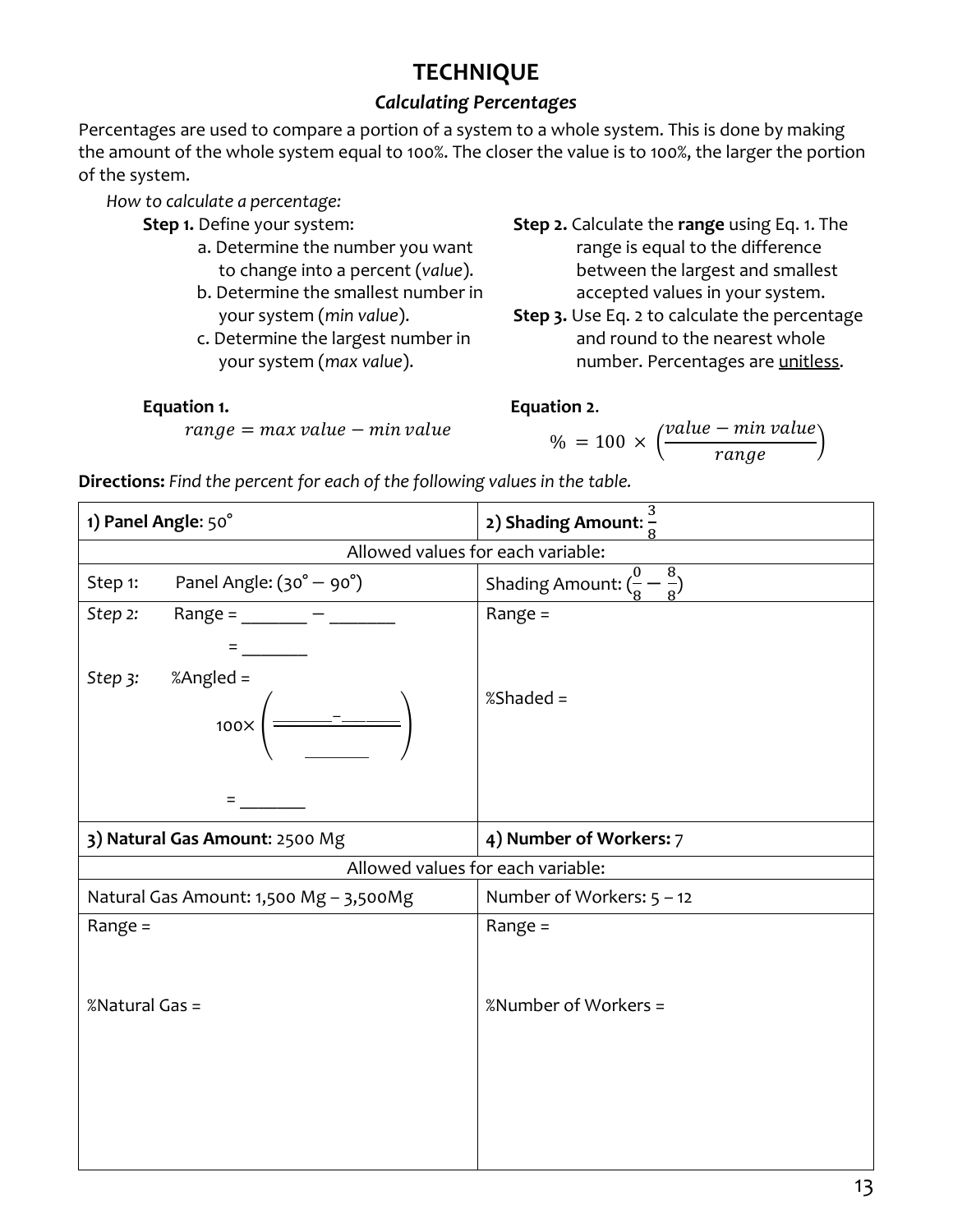## **TECHNIQUE** *Trend Lines*

Trend lines are used to find trends in data on graphs.

**1. Directions:** *Annotate the graphs and draw trend lines for each experiment.*

*How to draw a trend line:*

- 1. Position your ruler on the graph so it goes along with the direction of the points and places half the points above the ruler and half the points below the ruler. When positioned correctly all points should be as close as possible to the ruler.
- 2. Trace along the ruler with your pencil. Always extend trend lines to both edges of the graph.



*How to interpret trend lines:*

- If the line is increasing  $($  ) or decreasing  $($  ), there is a trend.
	-
- If the line is flat  $($  ), there is no trend.

**2. Directions:** *Answer the following questions using Graphs 1 and 2.*

a) Which graph(s) represent a changing variable that affects the data? **1** 2

b) Which changing variable affects the data?

**% Natural Gas Amount of Workers % Number**

• Describe the trend by filling in the following sentence frame:

As the percentage of **Exercise 2** increases, the power output \_\_\_\_\_\_\_\_\_\_\_\_\_\_\_\_\_\_\_. **Graph 3** *Effects of Percentage of Number of Workers* **3. Directions:** *Annotate Graph 3. on Power Output* 120 What is the challenge in drawing a trend line on Power Output (MW) Power Output (MW) 100 fato 80 this graph? 60 \_\_\_\_\_\_\_\_\_\_\_\_\_\_\_\_\_\_\_\_\_\_\_\_\_\_\_\_\_\_\_\_\_\_\_\_\_ 40 20 \_\_\_\_\_\_\_\_\_\_\_\_\_\_\_\_\_\_\_\_\_\_\_\_\_\_\_\_\_\_\_\_\_\_\_\_\_  $\overline{O}$ 0 20 40 60 80 100 \_\_\_\_\_\_\_\_\_\_\_\_\_\_\_\_\_\_\_\_\_\_\_\_\_\_\_\_\_\_\_\_\_\_\_\_\_ Percent Number of Workers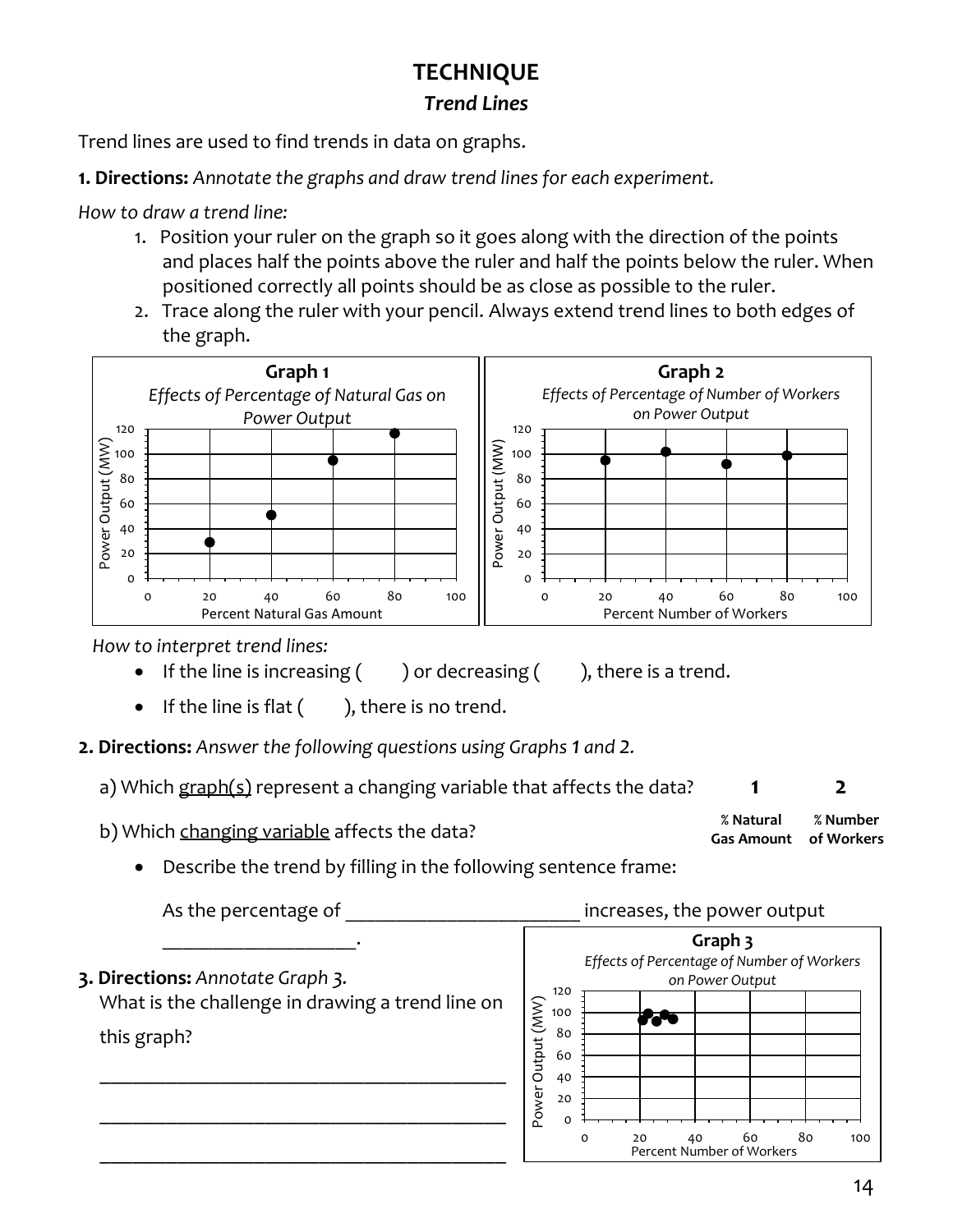# **TECHNIQUE**

### *Designing Experiments*

Four UCSB engineers were studying the amount of power being produced by natural gas power plants by examining the amount of natural gas burned, the amount of water used, the number of workers, and the number of generators. They all picked water amount as their changing variable. Two engineers worked independently, and they used different control values for the natural gas amount, number of workers, and number of generators (Graph 1). The other two engineers collaborated, and they picked the same control values for the natural gas amount, number of workers, and number of generators (Graph 2).



**4. Directions:** *Annotate the graphs and draw trend lines for each experiment.*

a) Does percentage of water affect the power output of the power plant? **YES NO** If YES, describe the trend by filling in the following sentence frame:

- As percentage of water increases, the power output
- b) What is the power output for a power plant that uses 70% of the water, burns 3,200 Mg of

natural gas, has 8 workers, and 2 generators? **Expected Power Output: Willem** 

- Why are trend lines important?
- c) Can you predict what the power output would be if the engineers studied a power plant that used 60% of the water, burned 3,200 Mg of natural gas, had 10 workers, and 3 generators in the power plant? **YES NO**
	- If YES, which graph is more useful to make your prediction? **1 2**

\_\_\_\_\_\_\_\_\_\_\_\_\_\_\_\_\_\_\_\_\_\_\_\_\_\_\_\_\_\_\_\_\_\_\_\_\_\_\_\_\_\_\_\_\_\_\_\_\_\_\_\_\_\_\_\_\_\_\_\_\_\_\_\_\_\_\_\_\_\_\_\_\_\_\_\_\_\_\_

**Expected Power Output:** \_\_\_\_\_\_\_\_\_\_\_

d) What does this mean for your experimental design?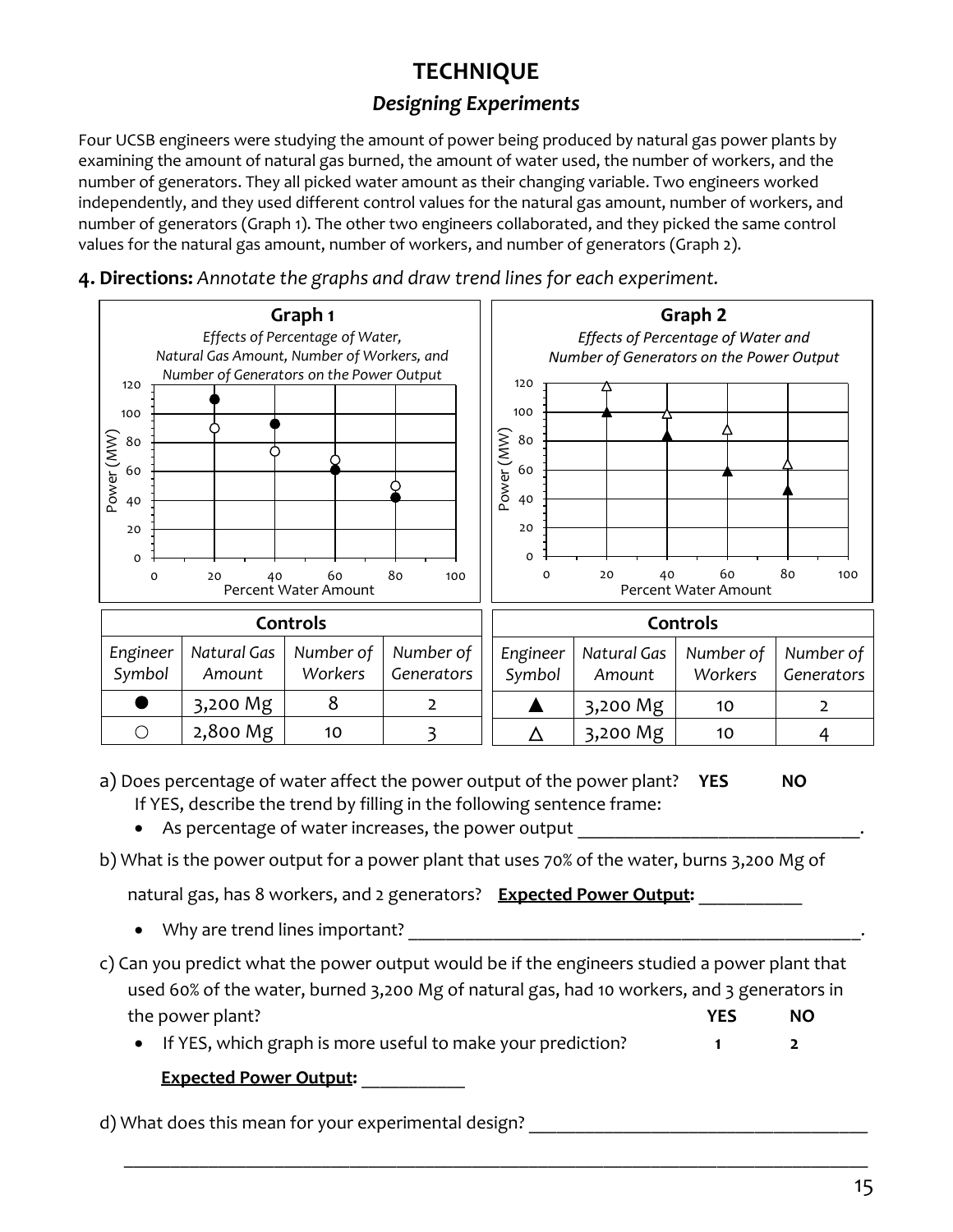# **SCIENTIFIC PRACTICES**

#### *Analyzing & Interpreting Data*

A large group of engineers collaborated by diving into 3 teams to study the effects of water amount, natural gas amount, number of workers, and number of generators on the power output of natural gas power plants. The 3 teams agreed to keep the number of generators running in the plants constant at 3 for ALL experiments/trials. Now, they need your help to analyze the data.

**1. Directions:** *Annotate the graph,* d*raw trend lines for each experiment, and label trend lines with subgroup control values.*



| Controls |        |           |  |
|----------|--------|-----------|--|
| Engineer | Water  | Number of |  |
| Symbol   | Amount | Workers   |  |
|          | 4,000L |           |  |
|          | 4,400L |           |  |
|          | 4,800L |           |  |

a) Does percentage of natural gas affect the power output of the plant? **YES NO**

If YES, describe the trend by filling in the following sentence frame:

- As the percentage of natural gas increases, the power output
- b) What power output would you expect to measure if you studied a power plant with the following specifications?

| % Natural Gas     | 50%     |
|-------------------|---------|
| Water Amount      | 4,000 L |
| Number of Workers |         |

What experiment(s) do you need to look at?





c) What power output would you expect to measure if you studied a power plant with the following specifications?

| % Natural Gas     | 70%     |
|-------------------|---------|
| Water Amount      | 4,200 L |
| Number of Workers |         |

What experiment(s) do you need to look at?

 $\bigcirc$ 



\_\_\_\_\_\_\_\_\_\_\_\_\_\_\_\_\_\_\_\_\_\_\_

**Expected Power Output:**

\_\_\_\_\_\_\_\_\_\_\_\_\_\_\_\_\_\_\_\_\_\_\_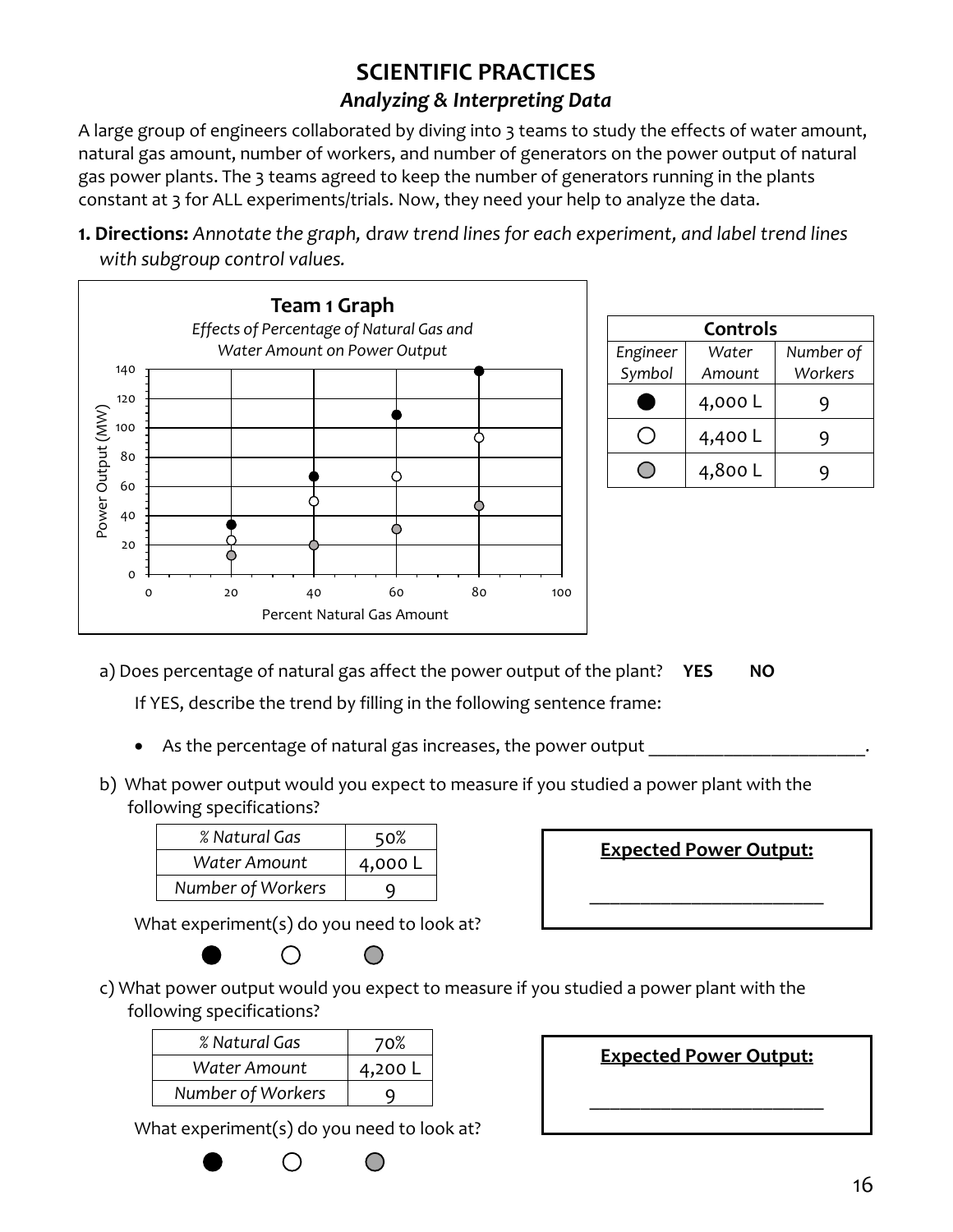# **SCIENTIFIC PRACTICES**

#### *Analyzing & Interpreting Data*

**2. Directions:** *Annotate the graph,* d*raw trend lines for each experiment, and label trend lines with subgroup control values.*



| Controls |         |             |  |
|----------|---------|-------------|--|
| Engineer | Water   | Natural Gas |  |
| Symbol   | Amount  | Amount      |  |
|          | 4,200 L | 2,000 Mg    |  |
|          | 4,200 L | 2,500 Mg    |  |
|          | 4,200 L | 3,000 Mg    |  |

- a) Does percentage of the number of workers affect the power output of the plant? **YES NO** If YES, describe the trend by filling in the following sentence frame:
	- As the percentage of the number of workers increases, the power output
	- b) What power output would you expect to measure if you studied a power plant with the following specifications?

| Natural Gas Amount  | 2,000 Mg |
|---------------------|----------|
| Water Amount        | 4,200 L  |
| % Number of Workers | 65%      |

**Expected Power Output:**

\_\_\_\_\_\_\_\_\_\_\_\_\_\_\_\_\_\_\_\_\_\_\_

What experiment(s) do you need to look at?



c) What power output would you expect to measure if you studied a power plant with the following specifications?

| Natural Gas Amount  | 2,750 Mg |
|---------------------|----------|
| Water Amount        | 4,200 L  |
| % Number of Workers | 30%      |

| <b>Expected Power Output:</b> |  |
|-------------------------------|--|
|                               |  |

What experiment(s) do you need to look at?

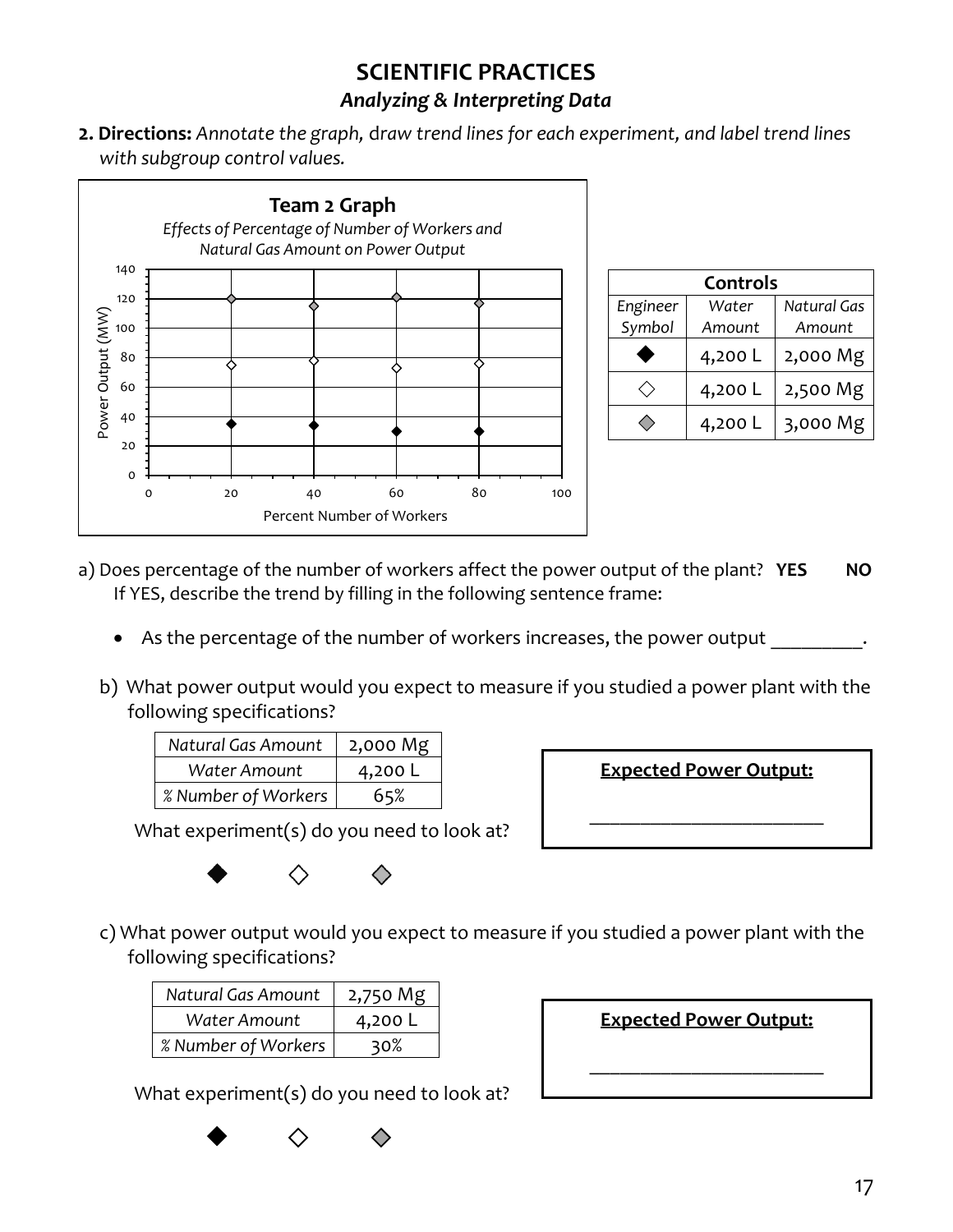## **SCIENTIFIC PRACTICES**

#### *Analyzing & Interpreting Data*

**3. Directions:** *Annotate the graph,* d*raw trend lines for each experiment, and label trend lines with subgroup control values.*



| Controls           |                       |                         |  |
|--------------------|-----------------------|-------------------------|--|
| Engineer<br>Symbol | Natural Gas<br>Amount | Number<br>οf<br>Workers |  |
|                    | 2,500 Mg              | 10                      |  |
|                    | 3,000 Mg              | 10                      |  |
|                    | 3,500 Mg              | 10                      |  |

- a) Does percentage of water affect the power output of the plant? **YES NO** If YES, describe the trend by filling in the following sentence frame:
	- As the percentage of water increases, the power output
- b) What power output would you expect to measure if you studied a power plant with the following specifications?

| Natural Gas Amount | $ 3,000$ Mg |
|--------------------|-------------|
| % Water            | 35%         |
| Number of Workers  | x           |

**Expected Power Output:**

\_\_\_\_\_\_\_\_\_\_\_\_\_\_\_\_\_\_\_\_\_\_\_

What experiment(s) do you need to look at?



c) What power output would you expect to measure if you studied a power plant with the following specifications?

| Natural Gas Amount | 3,400 Mg |
|--------------------|----------|
| % Water            | 75%      |
| Number of Workers  | 10       |

| <b>Expected Power Output:</b> |
|-------------------------------|
|                               |
|                               |
|                               |

What experiment(s) do you need to look at?

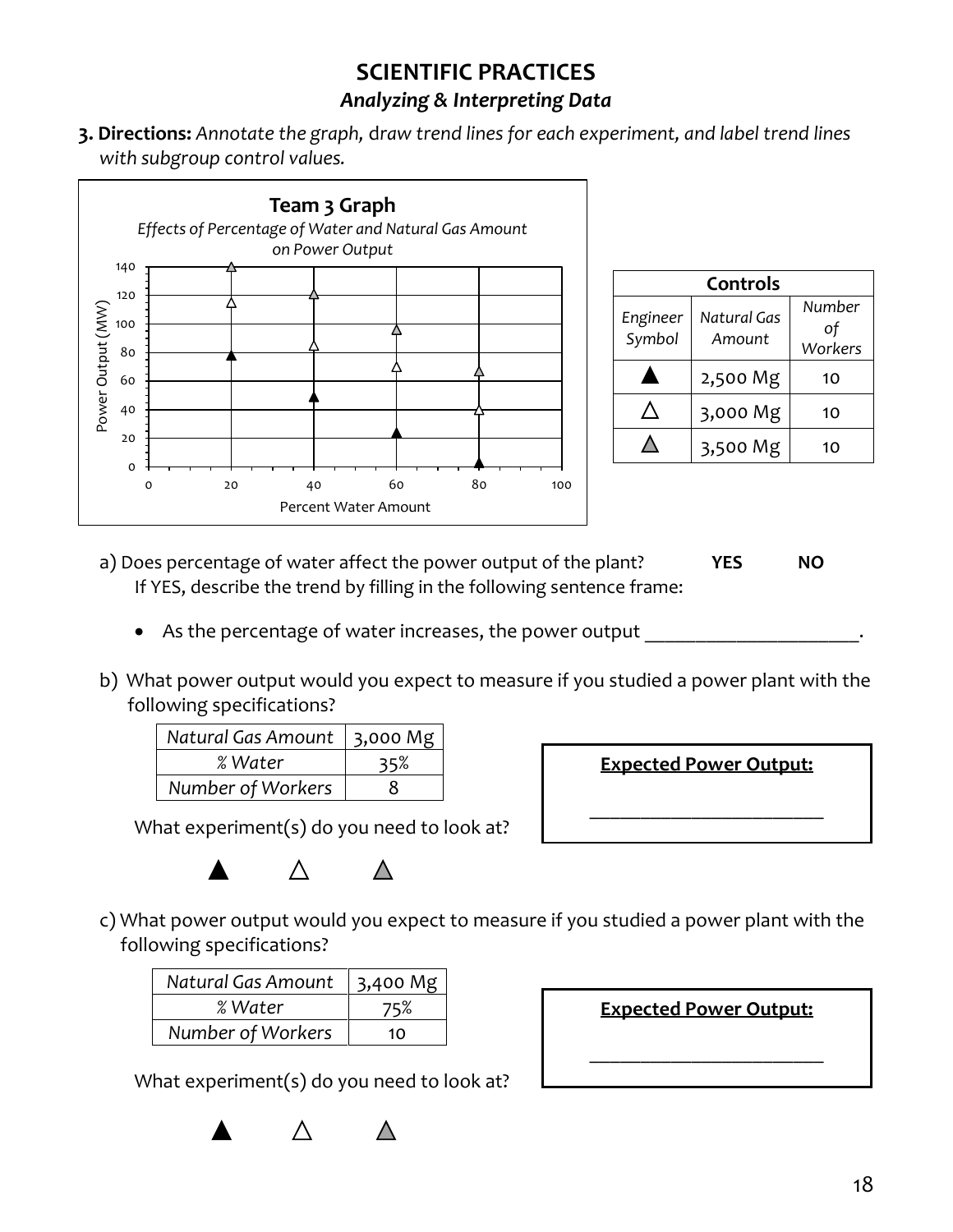A natural gas power plant wants to know if the trends in their data can be used to predict the power output for different combinations of natural gas amount and water amount that have not been tested yet. The Team 1 and 3 graphs are shown again below so you can help interpret the data.

**4. Directions:** *Annotate the graph,* d*raw trend lines for each experiment, and label trend lines with subgroup control values.*



| Controls           |                 |                      |  |
|--------------------|-----------------|----------------------|--|
| Engineer<br>Symbol | Water<br>Amount | Number of<br>Workers |  |
|                    | 4,000L          |                      |  |
|                    | 4,400L          |                      |  |
|                    | 4,800 L         |                      |  |

| Controls           |                       |                      |  |
|--------------------|-----------------------|----------------------|--|
| Engineer<br>Symbol | Natural Gas<br>Amount | Number of<br>Workers |  |
|                    | 2,500 Mg              | 10                   |  |
| Λ                  | 3,000 Mg              | 10                   |  |
|                    | 3,500 Mg              | 10                   |  |

a) Using both of the graphs above, what power would you expect to measure if you studied a power plant with the following specifications?

| Natural Gas Amount | 2,600 Mg | $-45%$   |
|--------------------|----------|----------|
| Water Amount       | 4,600 L  | $~100\%$ |
| Number of Workers  |          | $-43%$   |

Team 1 Prediction: \_\_\_\_\_\_\_\_\_\_\_\_\_\_\_\_

Team 3 Prediction:



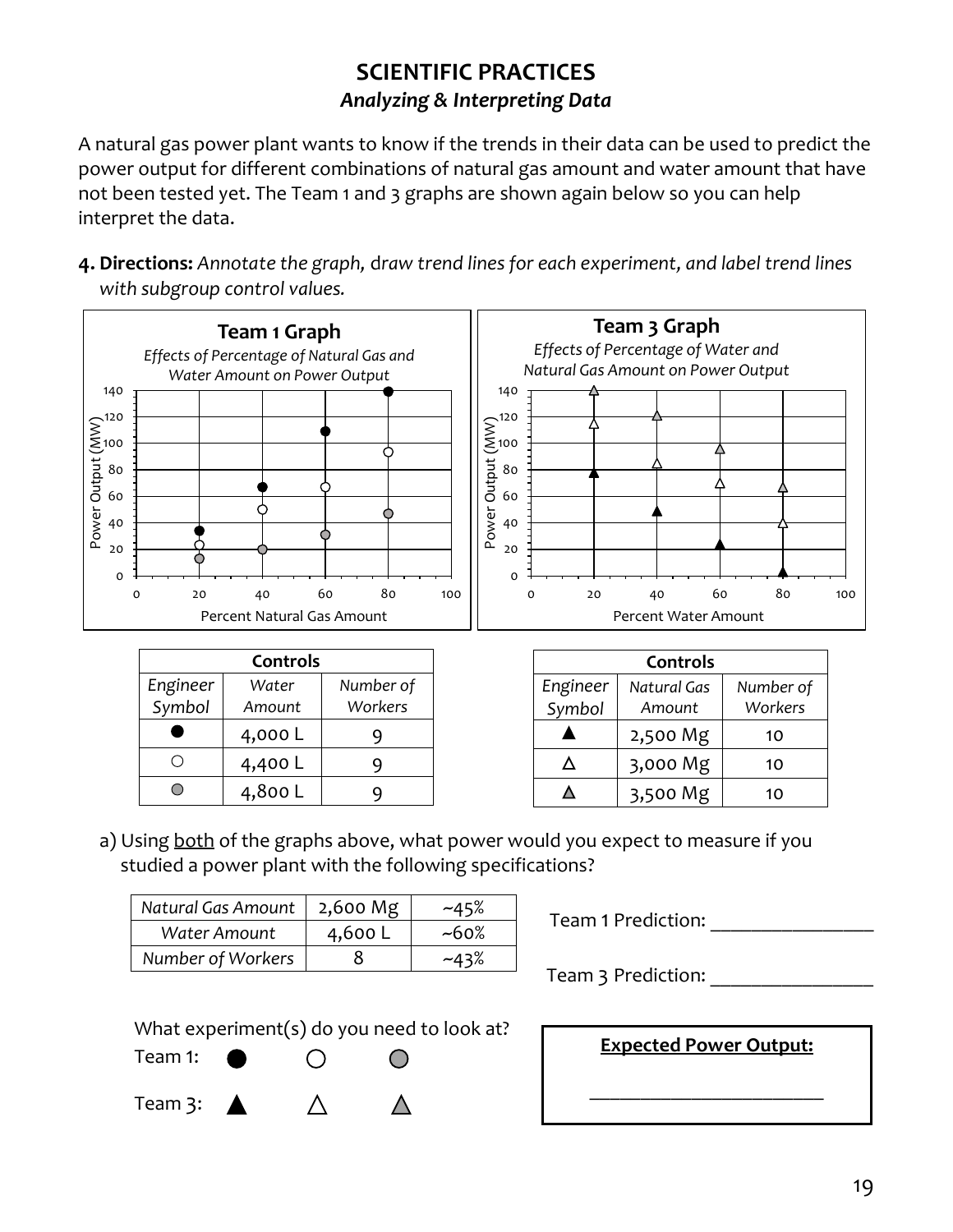*Changing Variables (Independent Variable(s))*

For your second experiment, decide which variable(s) (max two) that you would like to test.

Changing Variable 1: \_\_\_\_\_\_\_\_\_\_\_\_\_\_\_\_\_\_\_\_\_\_\_\_\_\_\_\_\_\_\_\_\_\_

Changing Variable 2 (optional):

# **QUESTION**

Question our subgroup will investigate:

| $\bullet$ If we change the |                                                              |  |
|----------------------------|--------------------------------------------------------------|--|
|                            | insert each changing variable (independent variable)         |  |
| what will happen to the    |                                                              |  |
|                            | insert what you are measuring/observing (dependent variable) |  |
|                            |                                                              |  |

**SciTrek Member Approval**\_\_\_\_\_\_\_\_\_\_\_\_\_\_\_\_\_\_\_\_

Get a materials page from your SciTrek volunteer and fill it out before moving onto the experimental set-up.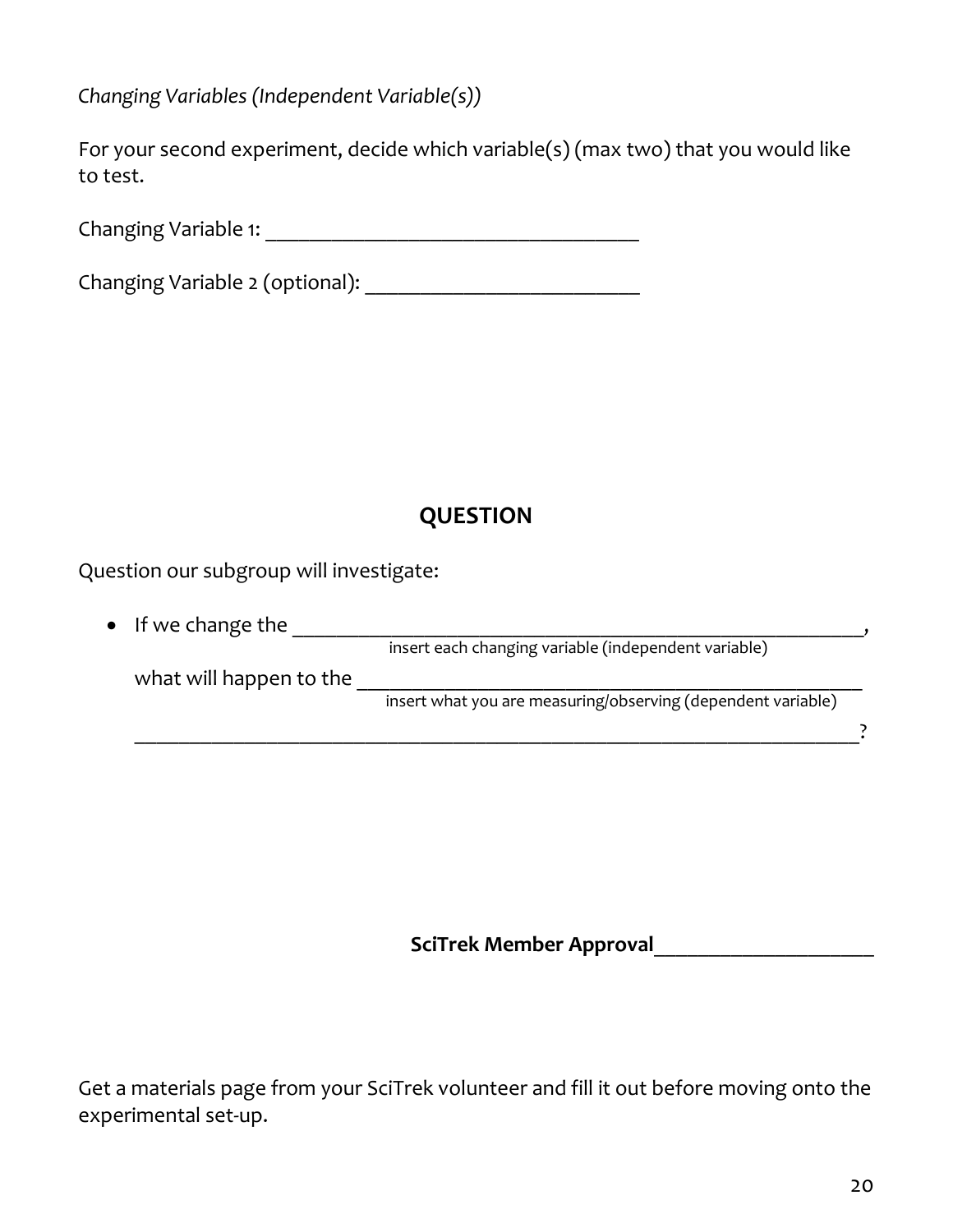## **EXPERIMENTAL SET-UP**

Write your changing variable(s) (Ex: panel angle) and the values (Ex: 45°) you will use for your four trials under each solar panel.



#### **Changing Variable(s):**

\_\_\_\_\_\_\_\_\_\_\_\_\_\_\_\_\_\_\_\_\_\_\_\_\_\_\_\_\_\_\_\_\_\_\_\_\_\_\_\_\_\_\_\_\_\_\_\_\_\_\_\_\_\_\_\_\_\_\_\_\_\_\_\_\_\_\_\_\_\_\_\_

\_\_\_\_\_\_\_\_\_\_\_\_\_\_\_\_\_\_\_\_\_\_\_\_\_\_\_\_\_\_\_\_\_\_\_\_\_\_\_\_\_\_\_\_\_\_\_\_\_\_\_\_\_\_\_\_\_\_\_\_\_\_\_\_\_\_\_\_\_\_\_\_

Why did your subgroup choose these values of the changing variable?

#### **Controls** (variables you will hold constant)**:**

Write the controls and the values you will use in all your trials (control/value, Ex: power source/solar panel).

| <b>Class and Team Controls:</b> | <b>Subgroup Control:</b> |
|---------------------------------|--------------------------|
| Power Source / Solar Panel      |                          |
|                                 |                          |
|                                 |                          |

**SciTrek Member Approval**\_\_\_\_\_\_\_\_\_\_\_\_\_\_\_\_\_\_\_\_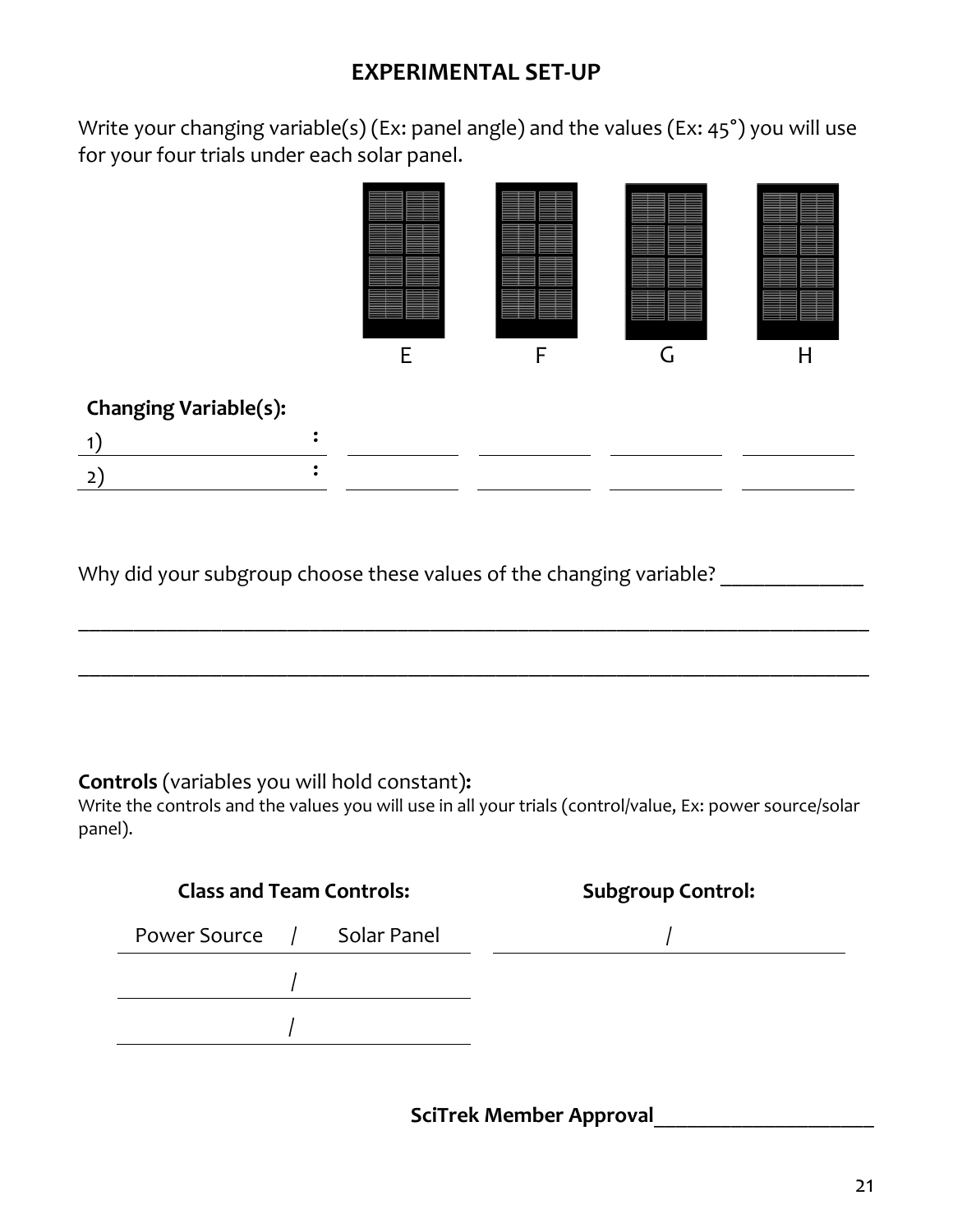#### **PROCEDURE**

#### **Procedure Note:**

Make sure to include all values of your changing variable(s) in the procedure (Ex: for a subgroup that decided to change panel angle, one step would be: place the panel at an angle of E) 30°, F) 45°, G) 60°, and H) 75°).

| $\overline{\phantom{a}}$ |
|--------------------------|
|                          |
|                          |
|                          |
|                          |
|                          |
|                          |
|                          |
|                          |
|                          |
|                          |
|                          |
|                          |
|                          |
| 8.                       |
|                          |
|                          |

**SciTrek Member Approval**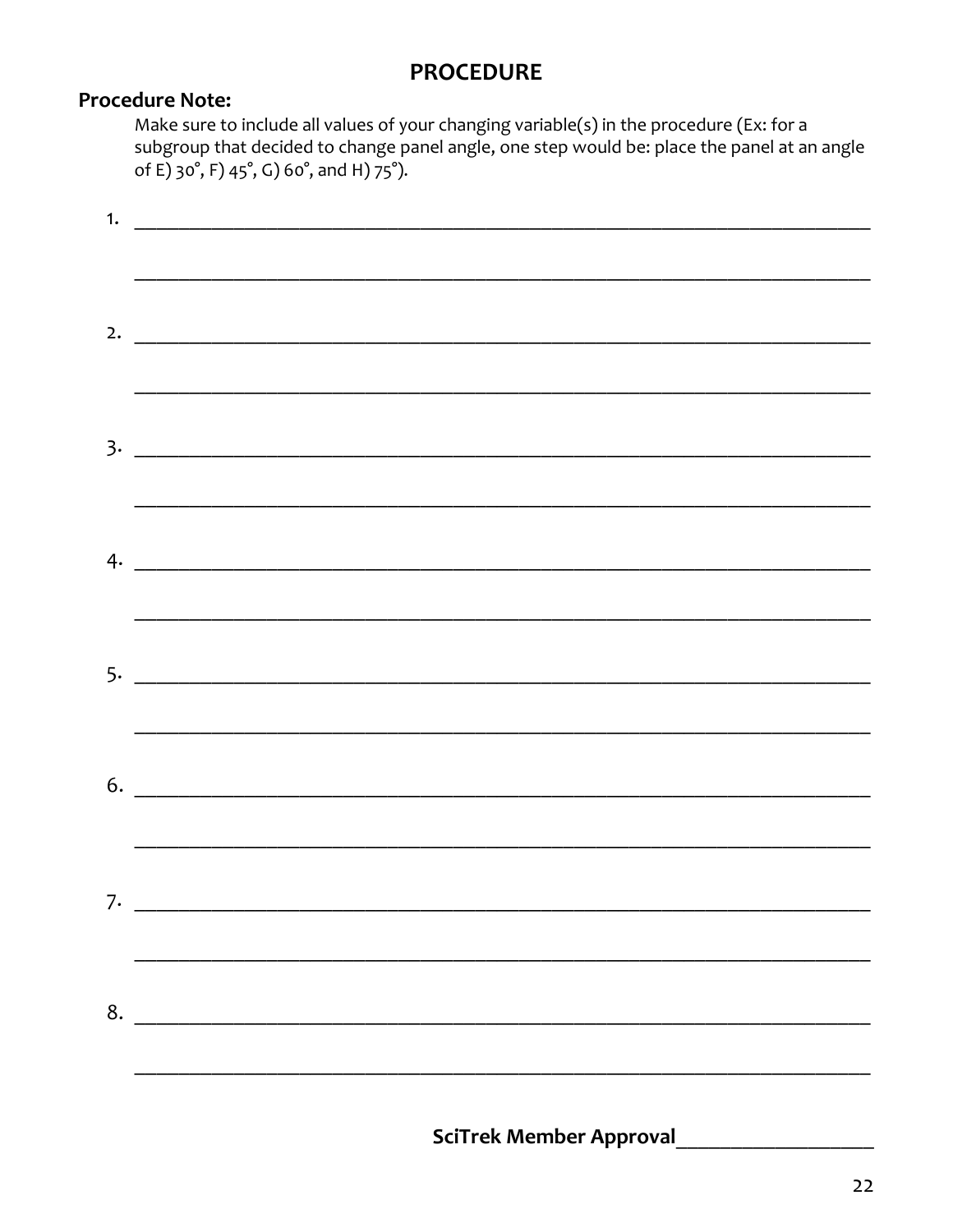### **RESULTS**

#### *Table*

Check the box of your subgroup control and write your subgroup symbol on the line. Then, fill out the chart for each of your trials. For the variables that remain constant, write the value in trial E and then draw an arrow through each box indicating that this variable is a control. Remember to record data measurements to the nearest tenth (Ex. 4.1 mA), calculate power to the nearest tenth (Ex. 13.2 mW), and percentages to the nearest whole number (Ex. 75%).

**Subgroup Control:** ☐ Panel Angle ☐ Shading Amount ☐ Temperature **Subgroup Symbol:** \_\_\_\_\_\_

|                  | <b>Variables</b>                                                                                                                           | <b>Trial E</b>    | <b>Trial F</b>                                | <b>Trial G</b>             | <b>Trial H</b> |
|------------------|--------------------------------------------------------------------------------------------------------------------------------------------|-------------------|-----------------------------------------------|----------------------------|----------------|
|                  | <b>Power Source:</b>                                                                                                                       | Solar panel       |                                               |                            |                |
|                  | Panel Angle:                                                                                                                               |                   |                                               |                            |                |
|                  | <b>Shading Amount:</b>                                                                                                                     |                   |                                               |                            |                |
|                  | Temperature:                                                                                                                               |                   |                                               |                            |                |
|                  | other variable                                                                                                                             |                   |                                               |                            |                |
|                  | <b>Predictions</b>                                                                                                                         | <b>Trial E</b>    | <b>Trial F</b>                                | <b>Trial G</b>             | <b>Trial H</b> |
|                  | Put an "S" in the trial that will give<br>the smallest power output and an<br>"L" in the trial that will give the<br>largest power output. |                   |                                               |                            |                |
|                  | <b>Data and Calculations</b>                                                                                                               | <b>Trial E</b>    | <b>Trial F</b>                                | <b>Trial G</b>             | <b>Trial H</b> |
|                  | Room Temperature (°C)                                                                                                                      |                   |                                               |                            |                |
| Measurements     | Current (mA):                                                                                                                              |                   |                                               |                            |                |
|                  | Voltage (V):                                                                                                                               |                   |                                               |                            |                |
|                  | Power (mW):<br>$P = I \times V$                                                                                                            |                   |                                               |                            |                |
| Suc<br>Calculati | Percent CV:<br>% $CV = 100 \times$<br>your value – min value<br>range                                                                      |                   |                                               |                            |                |
|                  | Allowed values for each variable:                                                                                                          |                   |                                               |                            |                |
|                  | Panel Angle: (30° - 90°)                                                                                                                   |                   | Shading Amount: $(\frac{0}{8} - \frac{8}{8})$ | Temperature: (19°C - 44°C) |                |
|                  | Range: Panel Angle: 60°                                                                                                                    | Shading Amount: 1 |                                               | Temperature: 25°           |                |

The independent variable is the changing variable and the dependent variables are the current and voltage.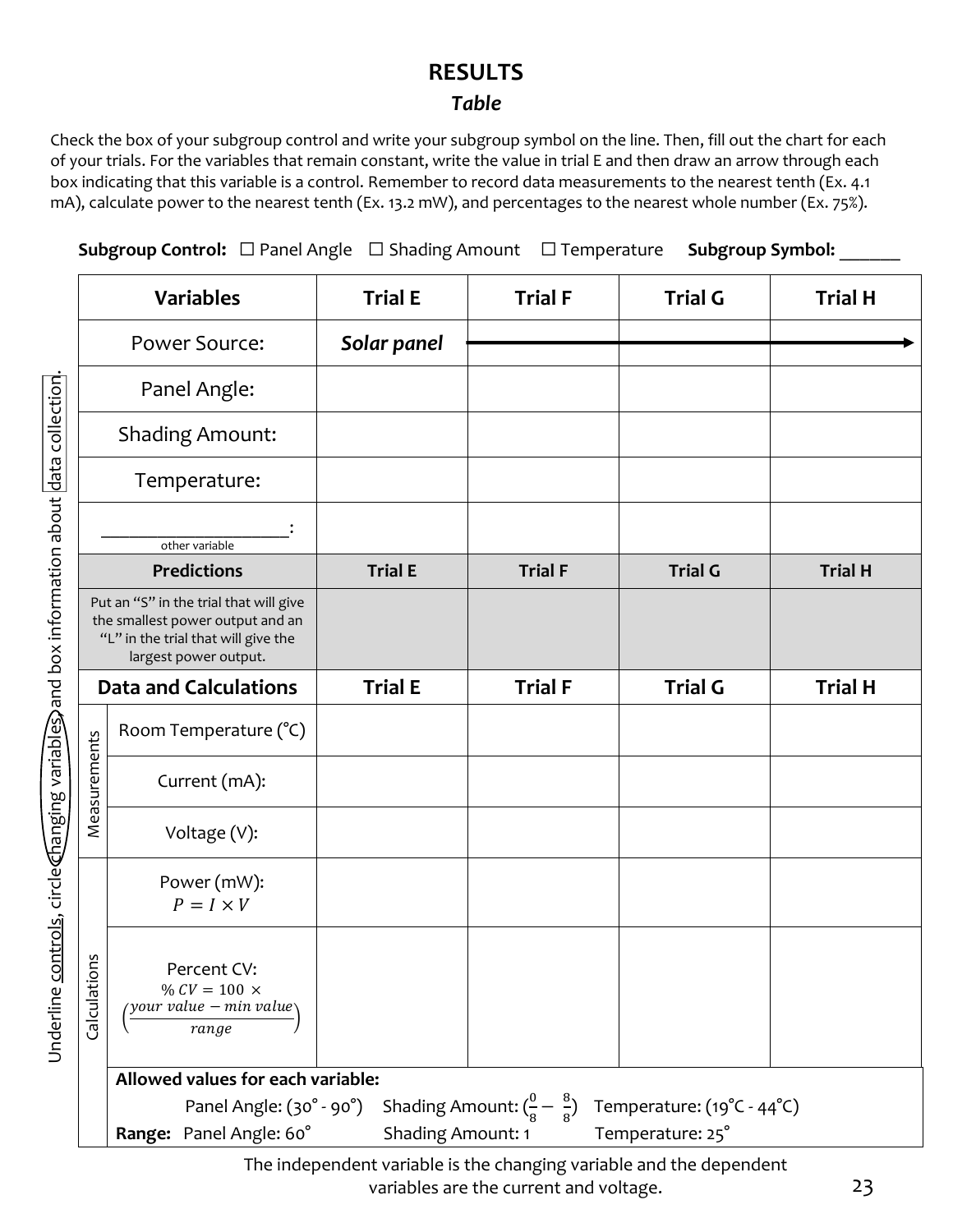# **RESULTS**

#### *Graph*

**Set up your graph.** (Check off the steps as you complete them.)

☐ Write the title for your graph by filling in the blanks (the first blank should be *Percentage of changing variable*).

 $\Box$  Label the y-axis (vertical) with what you calculated, including units (Ex: power (mW))

☐ Label the x-axis (horizontal) with "Percent (your changing variable)" (Ex: Percent Panel Angle).

 $\Box$  Select your subgroup control in the legend by checking the appropriate box. Then put your subgroup control value next to your subgroup symbol.

☐ List your class and team controls below the graph.

#### **Plot your data.**

☐ On the x-axis, circle your 4 changing variable values (as percentages). If a value is not there, write it in.

☐ Starting with the smallest changing variable value, determine the power and put your subgroup symbol at the appropriate level. Write the value of the power next to the point.

☐ Once you have plotted all 4 points, draw a trend line that best fits your data.

#### **Plot the data collected by the other subgroups in your team.**

- $\Box$  Complete the legend for one of the other subgroups in your team by writing their subgroup control value next to their subgroup symbol.
- $\Box$  Graph the subgroup's 4 points using their symbol as the markers (you do not need to label these points). Then draw a trend line that best fits their data.

☐ Repeat the process to graph the data for the third subgroup in your team.

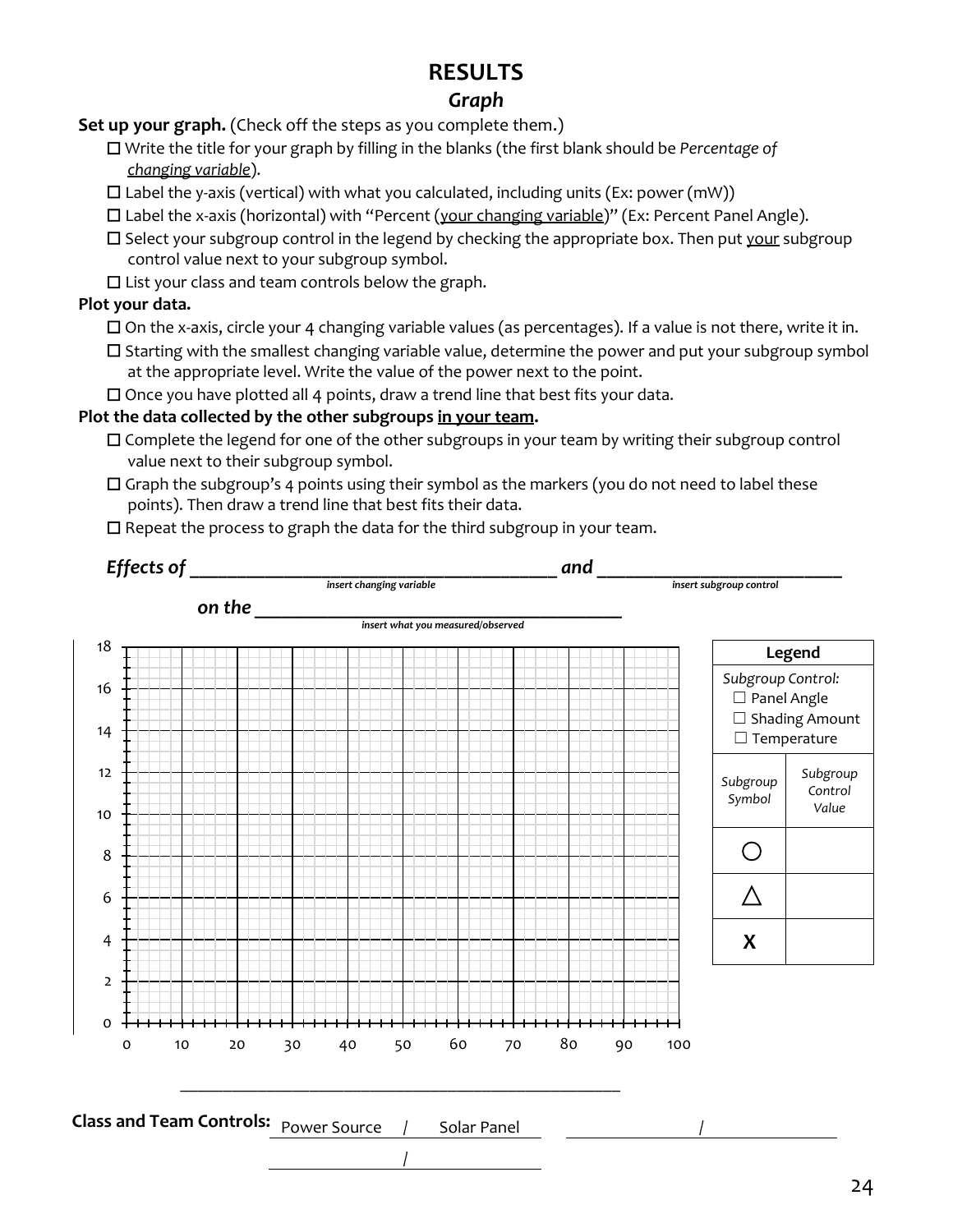# **CONCLUSION**

| Generate a claim<br>about how your<br>changing variable<br>affected your<br>subgroup's<br>results. (Ex: The<br>larger the size of<br>the solar panel<br>the larger the<br>power produced.) | We can conclude<br>claim |
|--------------------------------------------------------------------------------------------------------------------------------------------------------------------------------------------|--------------------------|
| What data do you<br>have to support<br>your claim?<br>(Remember to<br>include your<br>measurements<br>and/or<br>observations, not<br>trial letters.                                        | because<br>data          |

I acted like a scientist when \_\_\_\_\_\_\_\_\_\_\_\_\_\_\_\_\_\_\_\_\_\_\_\_\_\_\_\_\_\_\_\_\_\_\_\_\_\_\_\_\_\_\_\_\_\_\_\_\_

# **TEAM PREDICTIONS**

\_\_\_\_\_\_\_\_\_\_\_\_\_\_\_\_\_\_\_\_\_\_\_\_\_\_\_\_\_\_\_\_\_\_\_\_\_\_\_\_\_\_\_\_\_\_\_\_\_\_\_\_\_\_\_\_\_\_\_\_\_\_\_\_\_\_\_\_\_\_\_\_

Use your team graph to predict the power for each subgroup if you were to use 55% of your changing variable. Write your predictions in the table below.

| <b>Percent Changing Variable:</b><br>55% |            |  |  |  |
|------------------------------------------|------------|--|--|--|
| <b>Subgroup Symbol</b>                   | Prediction |  |  |  |
|                                          |            |  |  |  |
|                                          |            |  |  |  |
|                                          |            |  |  |  |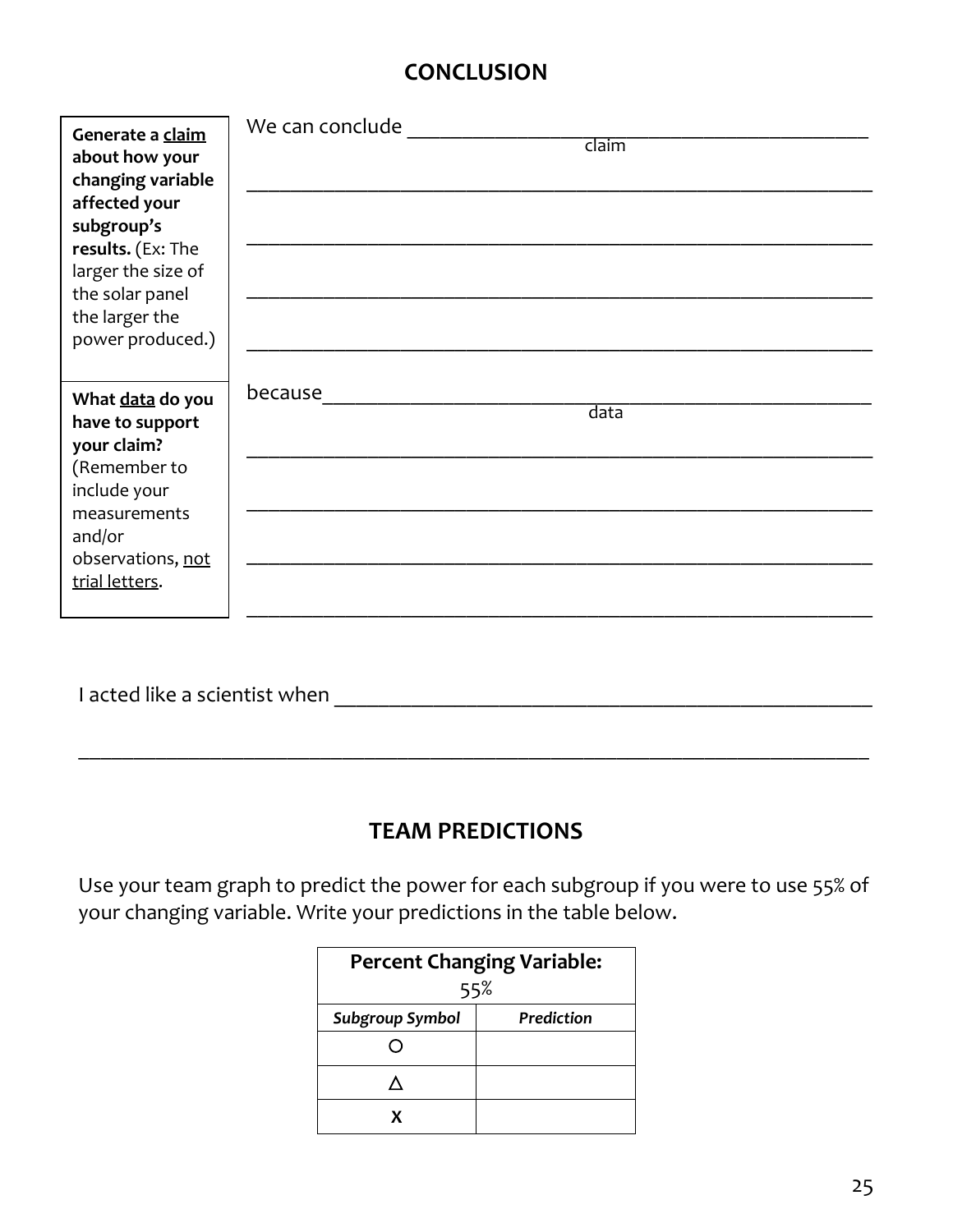### **NOTES ON PRESENTATIONS**

What variables affect the power produced by a solar panel?

| Percent<br>Changing Variable: | $\Box$ Panel Angle<br>$\square$ Shading Amount<br>$\square$ Temperature |  |  |  |  |  |
|-------------------------------|-------------------------------------------------------------------------|--|--|--|--|--|
| Power (mW):                   |                                                                         |  |  |  |  |  |
| <b>Question:</b>              |                                                                         |  |  |  |  |  |
| Summary:                      |                                                                         |  |  |  |  |  |
|                               |                                                                         |  |  |  |  |  |
|                               |                                                                         |  |  |  |  |  |

| Percent<br><b>Changing Variable:</b> | $\Box$ Panel Angle<br>$\square$ Shading Amount<br>$\square$ Temperature |  |  |
|--------------------------------------|-------------------------------------------------------------------------|--|--|
| Power (mW):                          |                                                                         |  |  |

**Summary:** Summary: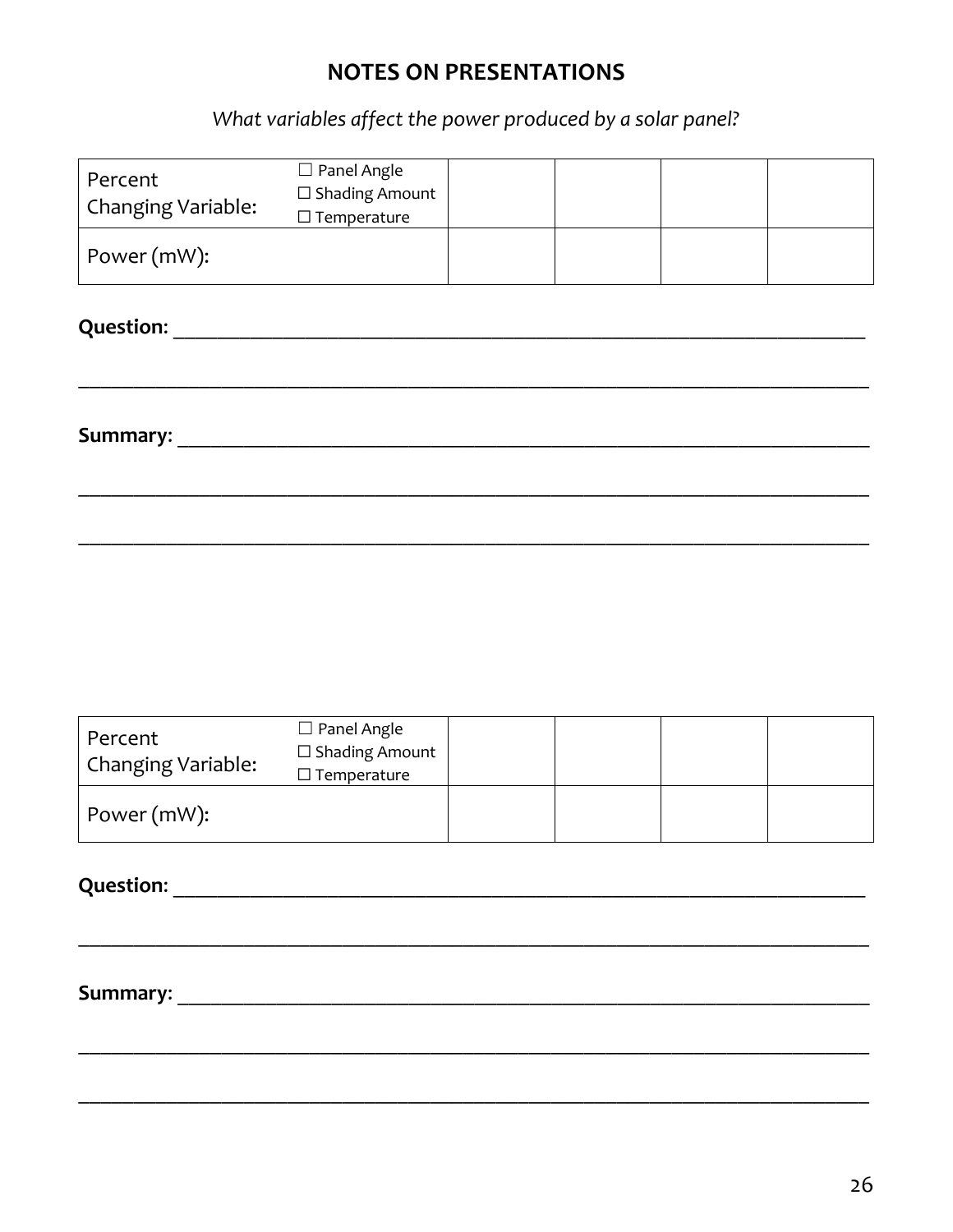## **TIE TO STANDARDS**

1. What is **power**?

#### *Predicting Power*

We know that different colored LEDs will turn on at different powers. The power required to turn on a white and green LED is given below.

**White LED:** 64.6 mW **Green LED:** 3.6 mW

2. Annotate Graph 1, draw trend lines, label subgroup controls, and answer the question.



3. Using data from Graph 1, what power would you expect to calculate if you used a solar panel that was  $\frac{2}{8}$  shaded, 33% angled (50°), and at room temperature?

| Which experiment(s) should you look at? |    |                                                       | <b>Actual Output:</b><br>(Round to the nearest tenth) |           |
|-----------------------------------------|----|-------------------------------------------------------|-------------------------------------------------------|-----------|
|                                         | X, | Prediction:                                           | Current:<br>Voltage:<br>Power:                        |           |
|                                         |    | 4. Would this be enough power to light the green LED? | <b>YES</b>                                            | <b>NO</b> |
|                                         |    | 5. Would this be enough power to light the white LED? | <b>YES</b>                                            | <b>NO</b> |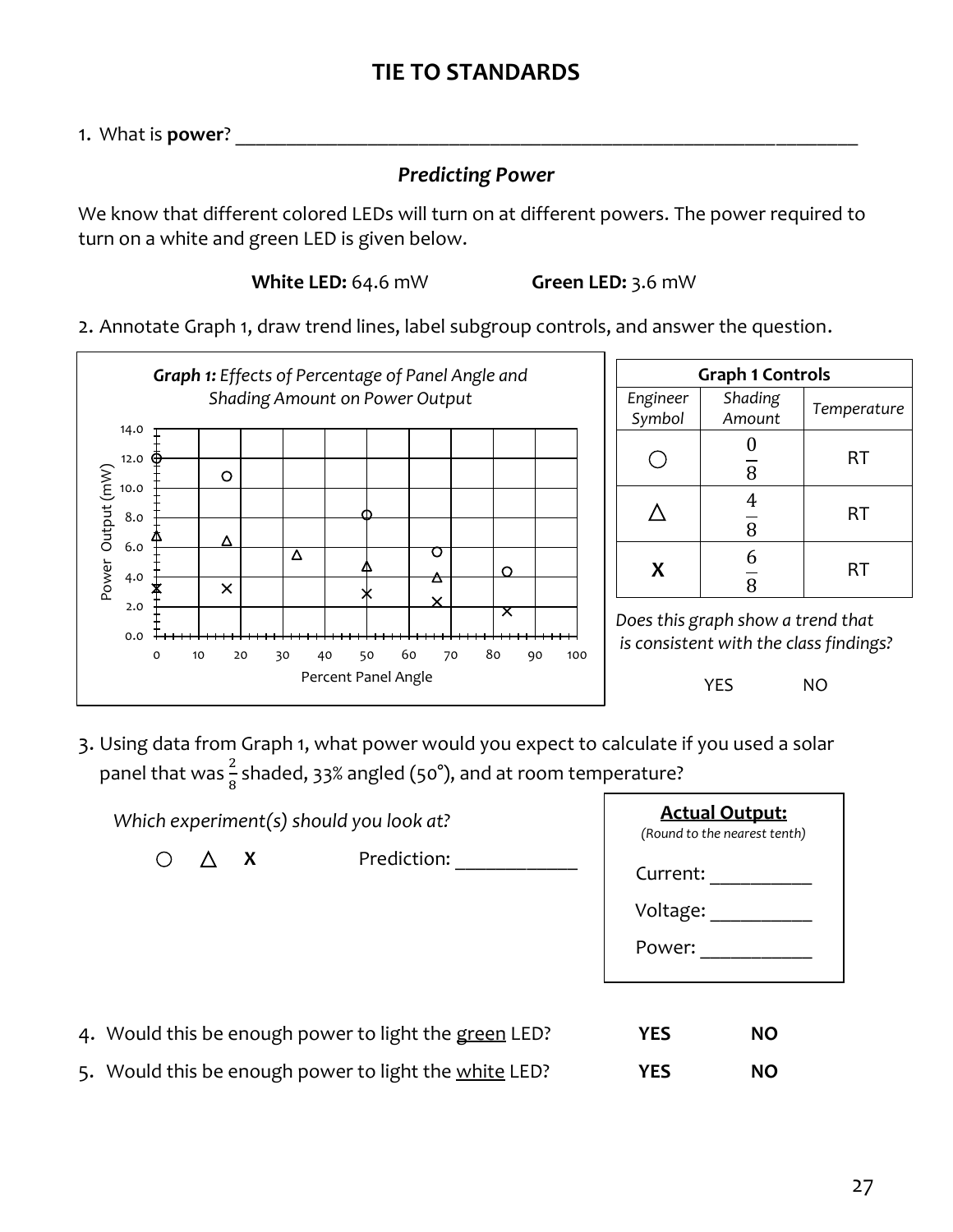#### *Power Sources/Uses*

- 6. What is **power consumption**? \_\_\_\_\_\_\_\_\_\_\_\_\_\_\_\_\_\_\_\_\_\_\_\_\_\_\_\_\_\_\_\_\_\_\_\_\_\_\_\_\_\_\_
- 7. What would we need to do if we wanted to monitor the power consumption in this classroom? \_\_\_\_\_\_\_\_\_\_\_\_\_\_\_\_\_\_\_\_\_\_\_\_\_\_\_\_\_\_\_\_\_\_\_\_\_\_\_\_\_\_\_\_\_\_\_\_\_\_\_\_\_\_\_\_\_\_\_

\_\_\_\_\_\_\_\_\_\_\_\_\_\_\_\_\_\_\_\_\_\_\_\_\_\_\_\_\_\_\_\_\_\_\_\_\_\_\_\_\_\_\_\_\_\_\_\_\_\_\_\_\_\_\_\_\_\_\_\_\_\_\_\_\_\_\_\_

\_\_\_\_\_\_\_\_\_\_\_\_\_\_\_\_\_\_\_\_\_\_\_\_\_\_\_\_\_\_\_\_\_\_\_\_\_\_\_\_\_\_\_\_\_\_\_\_\_\_\_\_\_\_\_\_\_\_\_\_\_\_\_\_\_\_\_\_

8. Why is it useful for us to be able to monitor the power consumption?

9. What is the main way we monitor our monthly power consumption?

In California, we are able to produce power from different energy sources. Some are **renewable** and some are **non-renewable**.

10. Match the definitions:

- 1. Renewable Energy Source **a.** A source that is not replenished as fast as it is consumed (i.e. cannot be replenished within a human's lifetime).
- 2. Non-renewable Energy Source b. A source that produces energy that is not used up or can be replenished within a human's lifetime.

| Renewable Energy Sources | Non-renewable Energy Sources |
|--------------------------|------------------------------|
|                          |                              |
|                          |                              |
|                          |                              |
|                          |                              |

## *Effects of Power Use*

In the table above, circle all energy sources that are burned to obtain energy.

11. When energy sources are burned, the same state of the state of the state of the state of the state of the s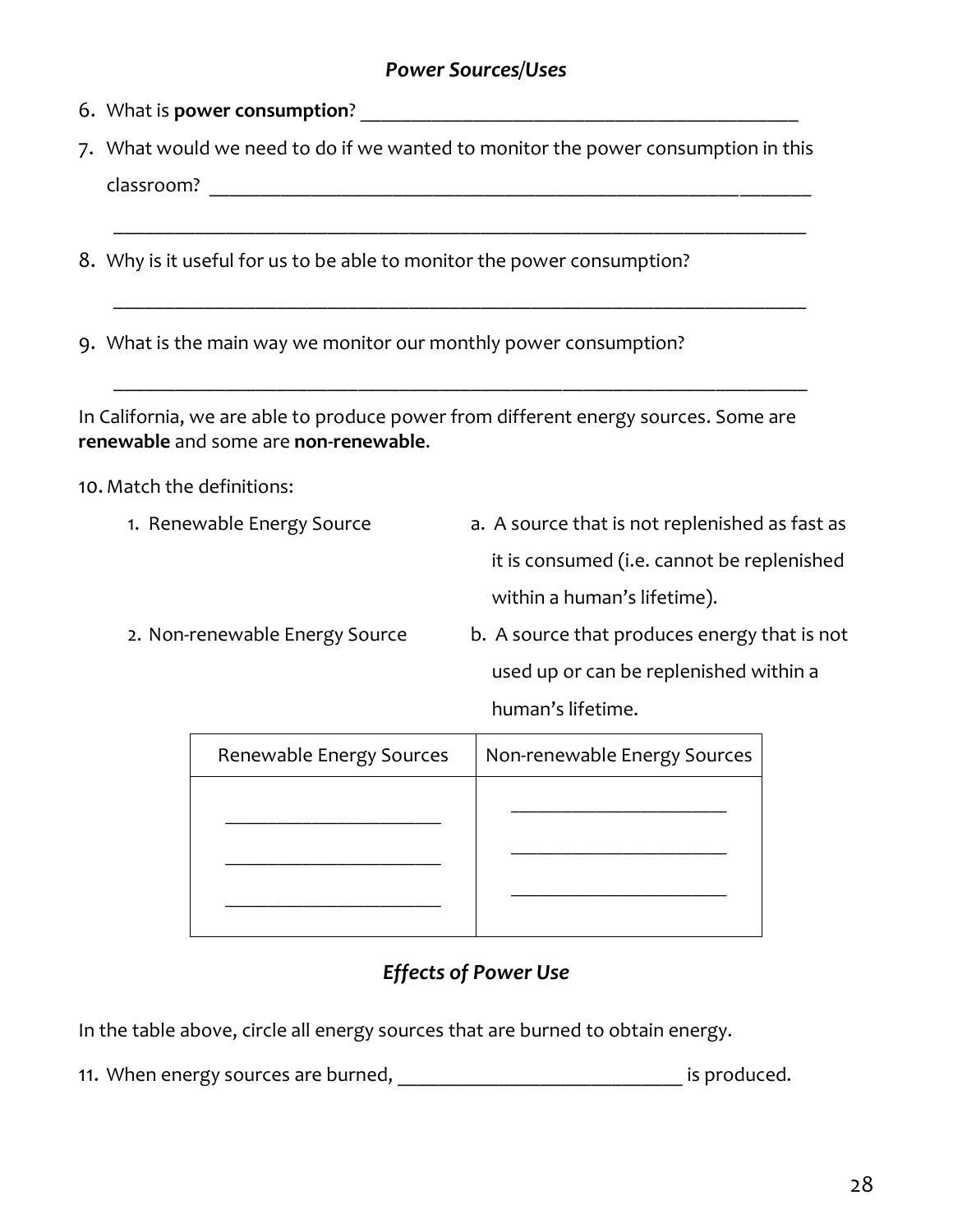Scientists have found a link between carbon dioxide  $(CO<sub>2</sub>)$  levels and temperature. Using the graphs below, determine how the two are related.

| Atmospheric Carbon Dioxide Levels<br>450<br>Carbon Dioxide (ppm)<br>425<br>400<br>375<br>350<br>325<br>300<br>275 | Atmospheric Temperature Anomalies<br>1.2<br>Monthly Average Temperature<br>$\mathbf 1$<br>0.8<br>Anomilies (°C)<br>0.6<br>0.4<br>0.2<br>o<br>$-0.2$ |
|-------------------------------------------------------------------------------------------------------------------|-----------------------------------------------------------------------------------------------------------------------------------------------------|
| 250<br>1600 1650 1700 1750 1800 1850 1900 1950 2000 2050<br>Year                                                  | $-0.4$<br>$-0.6$<br>1880<br>1960<br>1980<br>1900<br>1920<br>1940<br>2000<br>2020<br>Year                                                            |
| 12. As CO <sub>2</sub> levels increase, atmospheric temperature                                                   | , because                                                                                                                                           |
| 13. If California uses non-renewable energy sources for power, what will happen to the                            |                                                                                                                                                     |
| amount of $CO2$ in the atmosphere?                                                                                |                                                                                                                                                     |
| 14. What will this mean about average atmospheric temperatures?                                                   |                                                                                                                                                     |
| 15. In California, 47% of our electrical energy comes from                                                        |                                                                                                                                                     |
| 16. How can we minimize our impact on our CO <sub>2</sub> production?                                             | <b>Bright Choices</b>                                                                                                                               |
| We will look at 3 different types of lightbulbs:                                                                  |                                                                                                                                                     |
|                                                                                                                   |                                                                                                                                                     |
|                                                                                                                   |                                                                                                                                                     |
| Is this important to hold constant when comparing lightbulbs?                                                     | <b>YES</b><br><b>NO</b><br>(Circle one)                                                                                                             |
|                                                                                                                   |                                                                                                                                                     |
| Is this important to hold constant when comparing lightbulbs?                                                     | <b>YES</b><br><b>NO</b><br>(Circle one)                                                                                                             |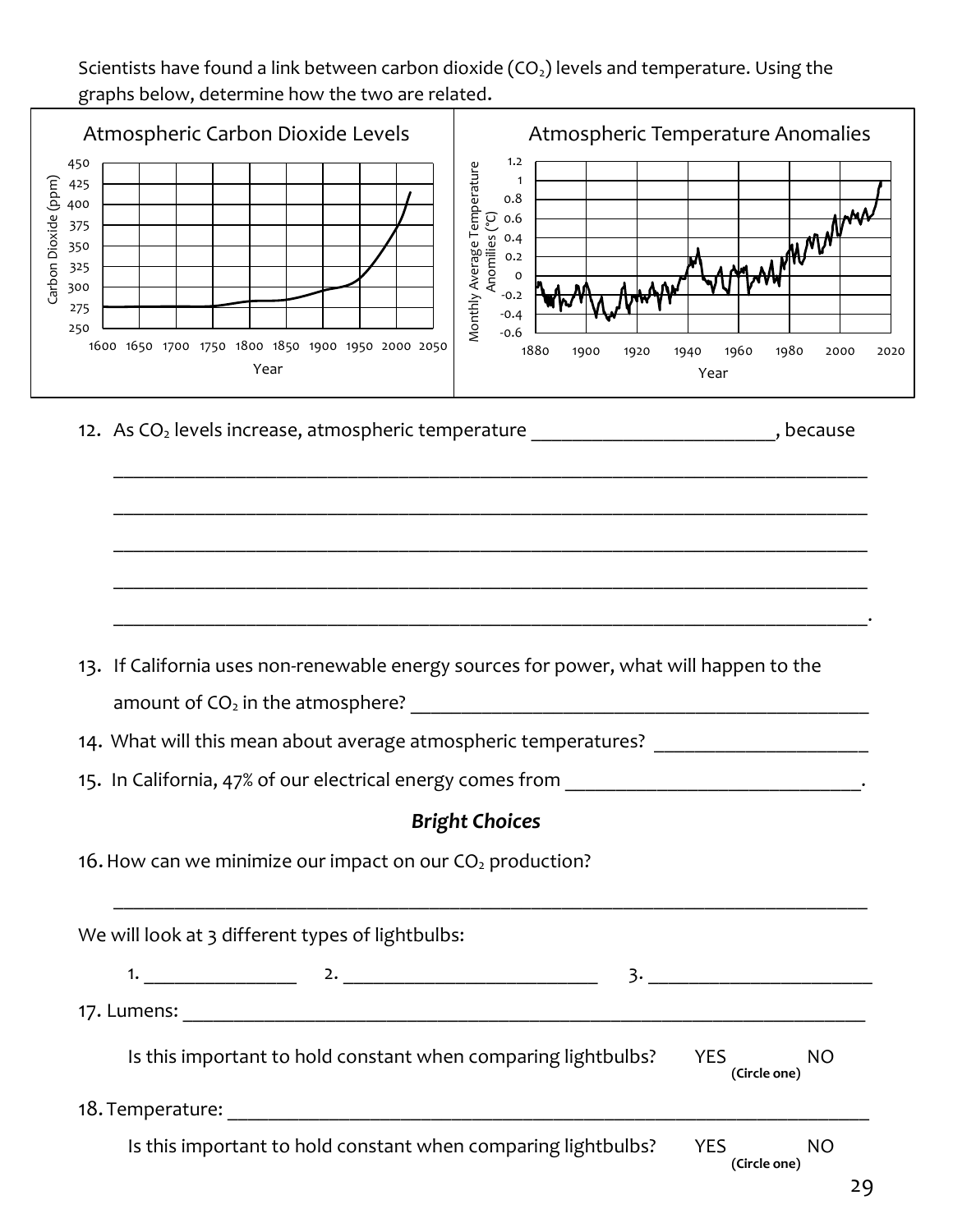Will lightbulbs with the same number of lumens need different amounts of power to light?

|                    | U          | Construct  |                      |
|--------------------|------------|------------|----------------------|
| Type of lightbulb: | <b>LED</b> | <b>CFL</b> | Incandescent/Halogen |
| Voltage:           |            |            |                      |
| Current:           |            |            |                      |
| Power:             |            |            |                      |

19. Which bulb is "best?"

The box for each of the lightbulbs is shown below. Compare the information on the boxes and answer the questions below.



20. What does the life of the lightbulb tell us?

21. What does the estimated yearly energy cost of the lightbulb tell us?

22. The dightbulb is best because **EXECUTE:** The distance and the lightbulb is best because **LECUTE:**  $\frac{1}{2}$ 

\_\_\_\_\_\_\_\_\_\_\_\_\_\_\_\_\_\_\_\_\_\_\_\_\_\_\_\_\_\_\_\_\_\_\_\_\_\_\_\_\_\_\_\_\_\_\_\_\_\_\_\_\_\_\_\_\_\_\_\_\_\_\_\_\_\_\_\_\_\_\_\_\_\_

\_\_\_\_\_\_\_\_\_\_\_\_\_\_\_\_\_\_\_\_\_\_\_\_\_\_\_\_\_\_\_\_\_\_\_\_\_\_\_\_\_\_\_\_\_\_\_\_\_\_\_\_\_\_\_\_\_\_\_\_\_\_\_\_\_\_\_\_\_\_\_\_\_\_

\_\_\_\_\_\_\_\_\_\_\_\_\_\_\_\_\_\_\_\_\_\_\_\_\_\_\_\_\_\_\_\_\_\_\_\_\_\_\_\_\_\_\_\_\_\_\_\_\_\_\_\_\_\_\_\_\_\_\_\_\_\_\_\_\_\_\_\_\_\_\_\_\_\_

\_\_\_\_\_\_\_\_\_\_\_\_\_\_\_\_\_\_\_\_\_\_\_\_\_\_\_\_\_\_\_\_\_\_\_\_\_\_\_\_\_\_\_\_\_\_\_\_\_\_\_\_\_\_\_\_\_\_\_\_\_\_\_\_\_\_\_\_\_\_\_\_\_\_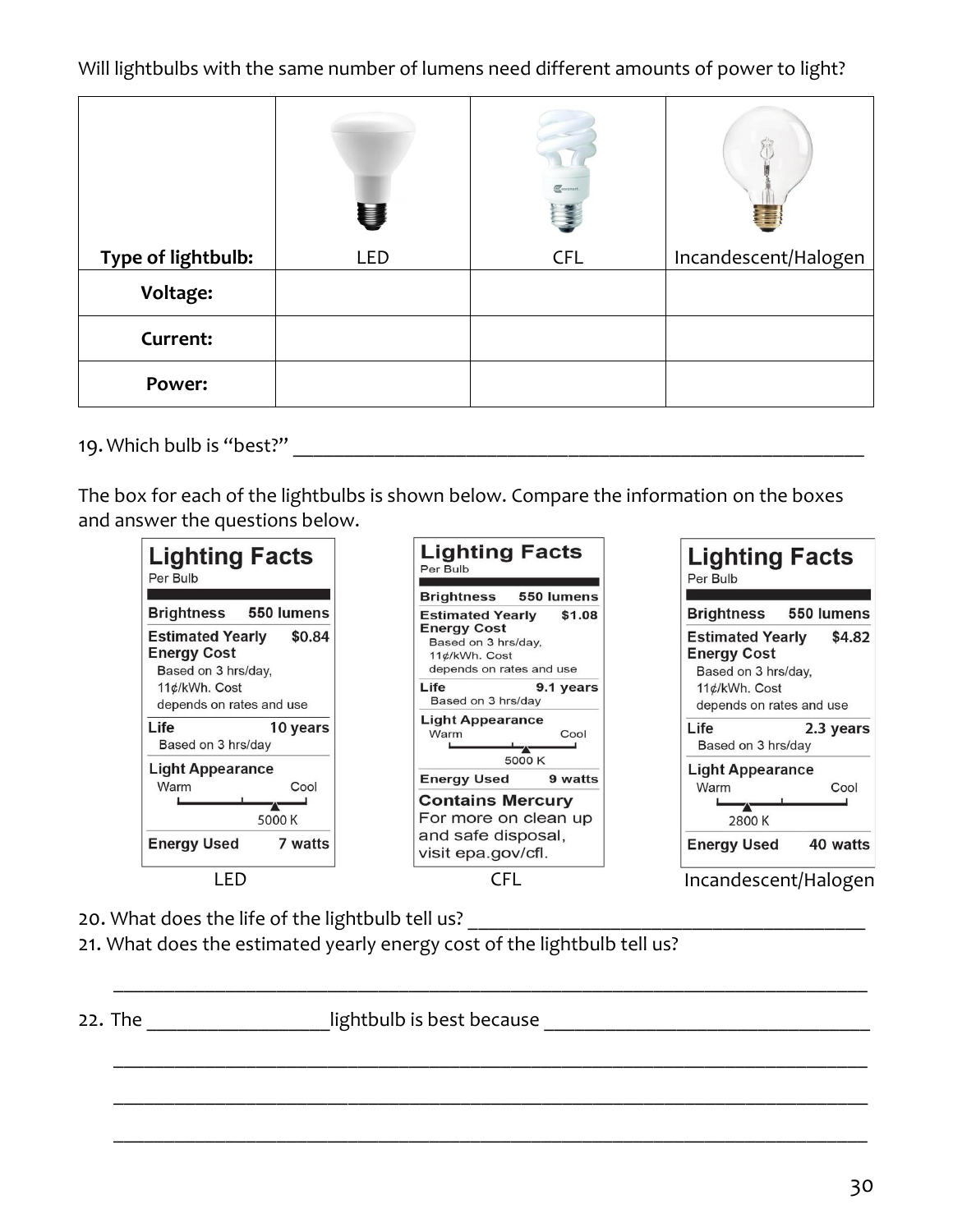# **EXTRA PRACTICE**

#### **Directions:**

Circle if the statement is a CLAIM, DATA, or an OPINION.

| 1. | a. | The Nile River is 6,650 km long and the<br>Amazon River is 6,575 km long.   | Claim | Data | Opinion |
|----|----|-----------------------------------------------------------------------------|-------|------|---------|
|    | b. | McDonalds French fries have more salt<br>than In-N-Out French fries.        | Claim | Data | Opinion |
|    | C. | Dogs weighing over 50 lbs sleep more<br>than smaller dogs.                  | Claim | Data | Opinion |
|    | d. | 30 people used a black pen and 12<br>people used a blue pen.                | Claim | Data | Opinion |
|    | e. | Peaches are most delicious fruit.                                           | Claim | Data | Opinion |
|    | f. | The car door handle was observed to be<br>warmer after sitting in sunlight. | Claim | Data | Opinion |
|    | g. | The tallest building in the world is in<br>Dubai.                           | Claim | Data | Opinion |
|    | h. | The more interesting the story, the<br>longer the student will read.        | Claim | Data | Opinion |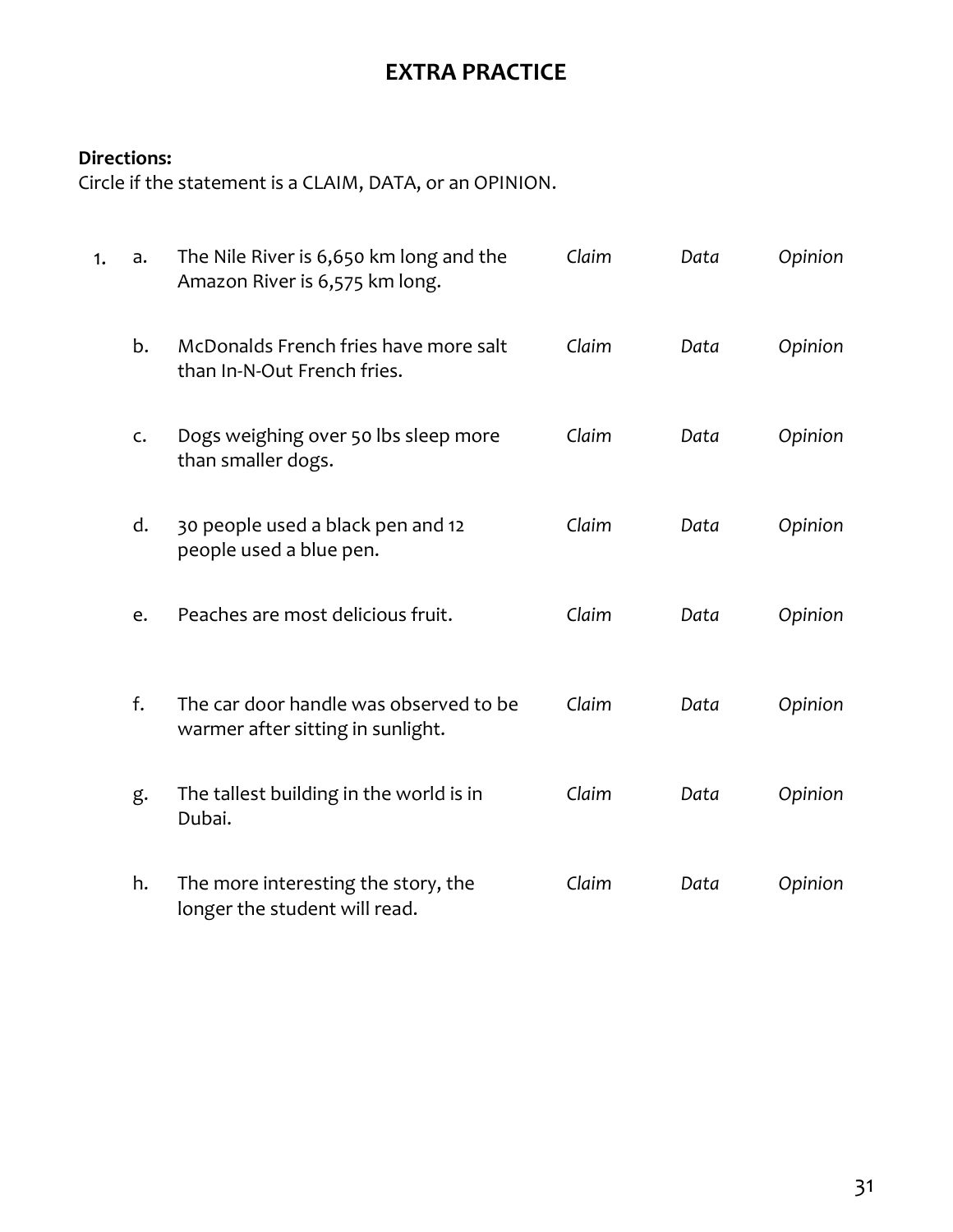**Directions for annotating:** Underline control(s), circle changing variable(s), and box information about data collection.

2. a) Annotate the following results table.

| <b>Variables</b>               |                    | <b>Trial 1</b>                        | Trial 2                      | Trial 3                              |
|--------------------------------|--------------------|---------------------------------------|------------------------------|--------------------------------------|
|                                | Coal Amount:       | 1,500 Mg                              | 2,500 Mg                     | 3,500 Mg                             |
| Number of Generators:          |                    | 3                                     |                              |                                      |
| <b>Water Amount:</b>           |                    | 4,400 L                               |                              |                                      |
| Data                           |                    | Trial 1                               | Trial 2                      | Trial 3                              |
| Final                          | Power Output (MW): | 51 MW                                 | 67 MW                        | 93 MW                                |
| Measurements/<br>Observations: | Other:             | Air around<br>plant is light<br>brown | Air around<br>plant is brown | Air around<br>plant is dark<br>brown |

- b) Can this group make a conclusion? The MES NO I DON'T KNOW
- c) Annotate the following possible conclusion.

**Possible Conclusion:** When less coal is burned in the power plant the air will be less polluted, because when the amount of coal was 1,500 Mg the air around the plant was observed to be light brown, and when the amount of coal was 3,500 Mg the air around the plant was observed to be dark brown.

- d) Is this a correct conclusion for the results table? WES NO I DON'T KNOW If NO, what is wrong with the conclusion? \_\_\_\_\_\_\_\_\_\_\_\_\_\_\_\_\_\_\_\_\_\_\_\_\_\_\_\_\_\_\_\_\_\_\_\_\_\_\_\_\_\_.
- 3. a) Annotate the following results table.

| <b>Variables</b>               |                    | <b>Trial A</b>               | <b>Trial B</b>               | <b>Trial C</b>               |
|--------------------------------|--------------------|------------------------------|------------------------------|------------------------------|
|                                | Coal Amount:       | 2,000 Mg                     | 2,500 Mg                     | 3,000 Mg                     |
| Number of Generators:          |                    | 4                            |                              |                              |
| <b>Water Amount:</b>           |                    | 4,800 L                      | 4,400 L                      | 4,000 L                      |
| <b>Data</b>                    |                    | <b>Trial A</b>               | <b>Trial B</b>               | <b>Trial C</b>               |
| Final                          | Power Output (MW): | 27 MW                        | 60 MW                        | 92 MW                        |
| Measurements/<br>Observations: | Other:             | Air around<br>plant is brown | Air around<br>plant is brown | Air around<br>plant is brown |

- b) Can this group make a conclusion? The MES NO I DON'T KNOW
- c) Annotate the following possible conclusion.

**Possible Conclusion:** The less water used in the power plant the higher the power output, because when 4,800 L of water were used, 27 MW of power were produced, and when 4,000 L of water were used, 92 MW of power were produced.

d) Is this a correct conclusion for the results table? The MO THE MON'T KNOW If NO, what is wrong with the conclusion? \_\_\_\_\_\_\_\_\_\_\_\_\_\_\_\_\_\_\_\_\_\_\_\_\_\_\_\_\_\_\_\_\_\_\_\_\_\_\_\_\_\_.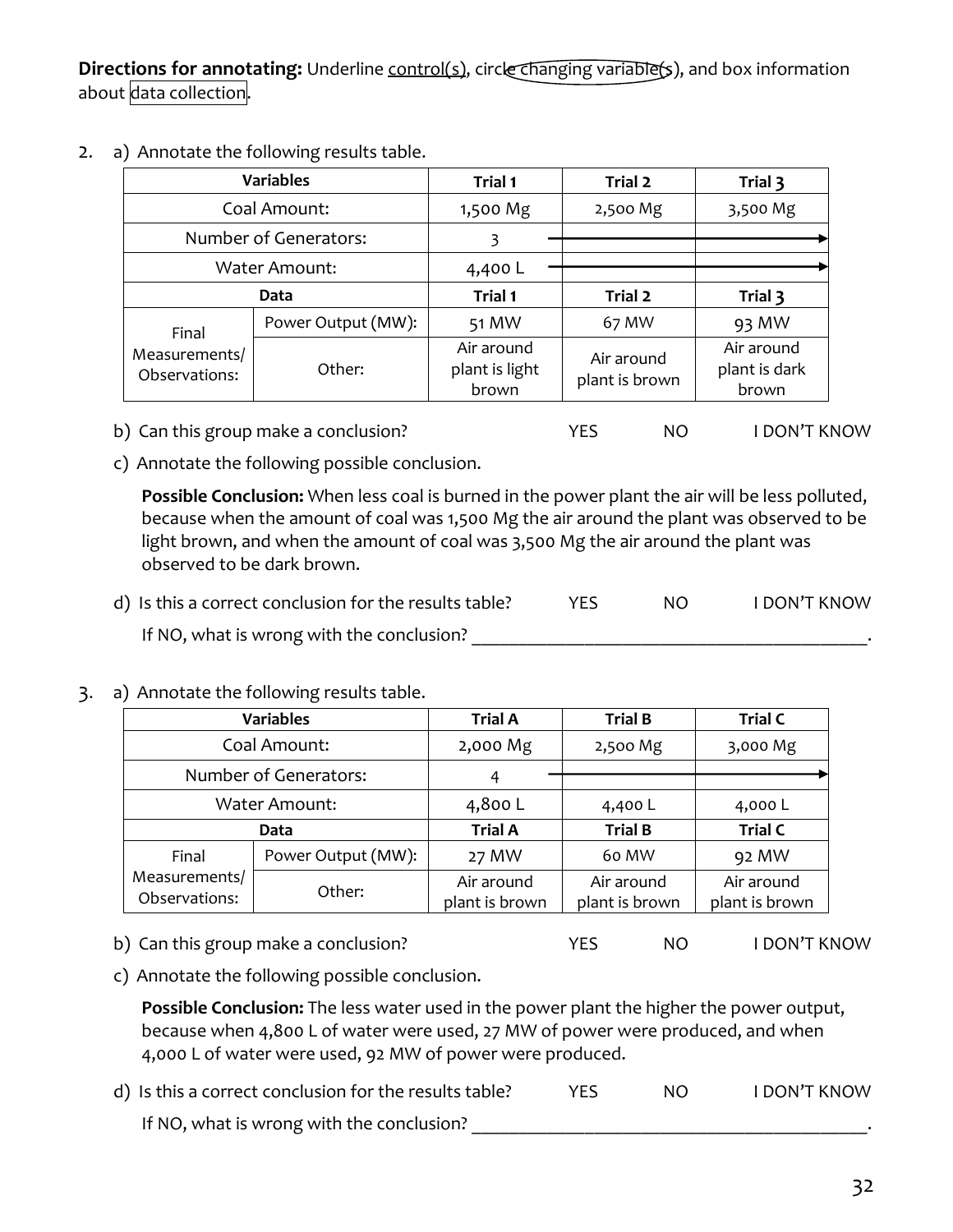#### 4. a) Annotate the following results table.

| <b>Variables</b>               |                    | <b>Trial A</b>               | <b>Trial B</b>               | <b>Trial C</b>               |
|--------------------------------|--------------------|------------------------------|------------------------------|------------------------------|
|                                | Coal Amount:       | 2,500 Mg                     |                              |                              |
| Number of Generators:          |                    | 4                            |                              |                              |
| <b>Water Amount:</b>           |                    | 4,800 L                      | 4,400 L                      | 4,400 L                      |
| <b>Data</b>                    |                    | <b>Trial A</b>               | <b>Trial B</b>               | <b>Trial C</b>               |
| Final                          | Power Output (MW): | 42 MW                        | 58 MW                        | 75 MW                        |
| Observations/<br>Measurements: | Other:             | Air around<br>plant is brown | Air around<br>plant is brown | Air around<br>plant is brown |

- b) Can this group make a conclusion? The MES NO I DON'T KNOW
- c) Annotate the following possible conclusion.

**Possible Conclusion:** When the water amount was 4,400 L the power output was 75 MW, and when the water amount was 4,800 L the power output was 42 MW, because the more water used in the power plant, the lower the power output.

d) Is this a correct conclusion for the results table? YES NO I DON'T KNOW If NO, what is wrong with the conclusion?

**Directions:** Some engineers wanted to know how changing the percentage of water amount would affect the power produced by a power plant. They did 3 experiments, using a different coal amounts each time, and plotted most of their data on a graph. Answer question 5 using the graph below.

5. a) Annotate the graph.

b) Plot the data points from the chart below on the graph using circles  $(O)$  as markers.

| Coal Amount:<br>2,500 Mg |                             |  |  |
|--------------------------|-----------------------------|--|--|
| % Water<br>Amount        | <b>Power Output</b><br>(MW) |  |  |
| 20                       | 80                          |  |  |
| 40                       | 60                          |  |  |
| 60                       | 25                          |  |  |
| 78                       | 5                           |  |  |

c) Draw trend lines on the graph for each data set.



d) In general for all coal amounts, what happens as the percentage of water amount increases?

e) What will the power output be if a power plant uses 3,000 Mg of coal and 20% water amount?

\_\_\_\_\_\_\_\_\_\_\_\_\_\_\_\_\_\_\_\_\_\_\_\_\_\_\_\_\_\_\_\_\_\_\_\_\_\_\_\_\_\_\_\_\_\_\_\_\_\_\_\_\_\_\_\_\_\_\_\_\_\_\_\_\_\_\_\_\_\_\_\_\_\_\_\_\_\_\_\_

\_\_\_\_\_\_\_\_\_\_\_\_\_\_\_\_\_\_\_\_\_\_\_\_\_\_\_\_\_\_\_\_\_\_\_\_\_\_\_\_\_\_\_\_\_\_\_\_\_\_\_\_\_\_\_\_\_\_\_\_\_\_\_\_\_\_\_\_\_\_\_\_\_\_\_\_\_\_\_\_

\_\_\_\_\_\_\_\_\_\_\_\_\_\_\_\_\_\_\_\_\_\_\_\_\_\_\_\_\_\_\_\_\_\_\_\_\_\_\_\_\_\_\_\_\_\_\_\_\_\_\_\_\_\_\_\_\_\_\_\_\_\_\_\_\_\_\_\_\_\_\_\_\_\_\_\_\_\_\_\_

f) What will the power output be if a power plant uses 3,250 Mg of coal and 50% water amount?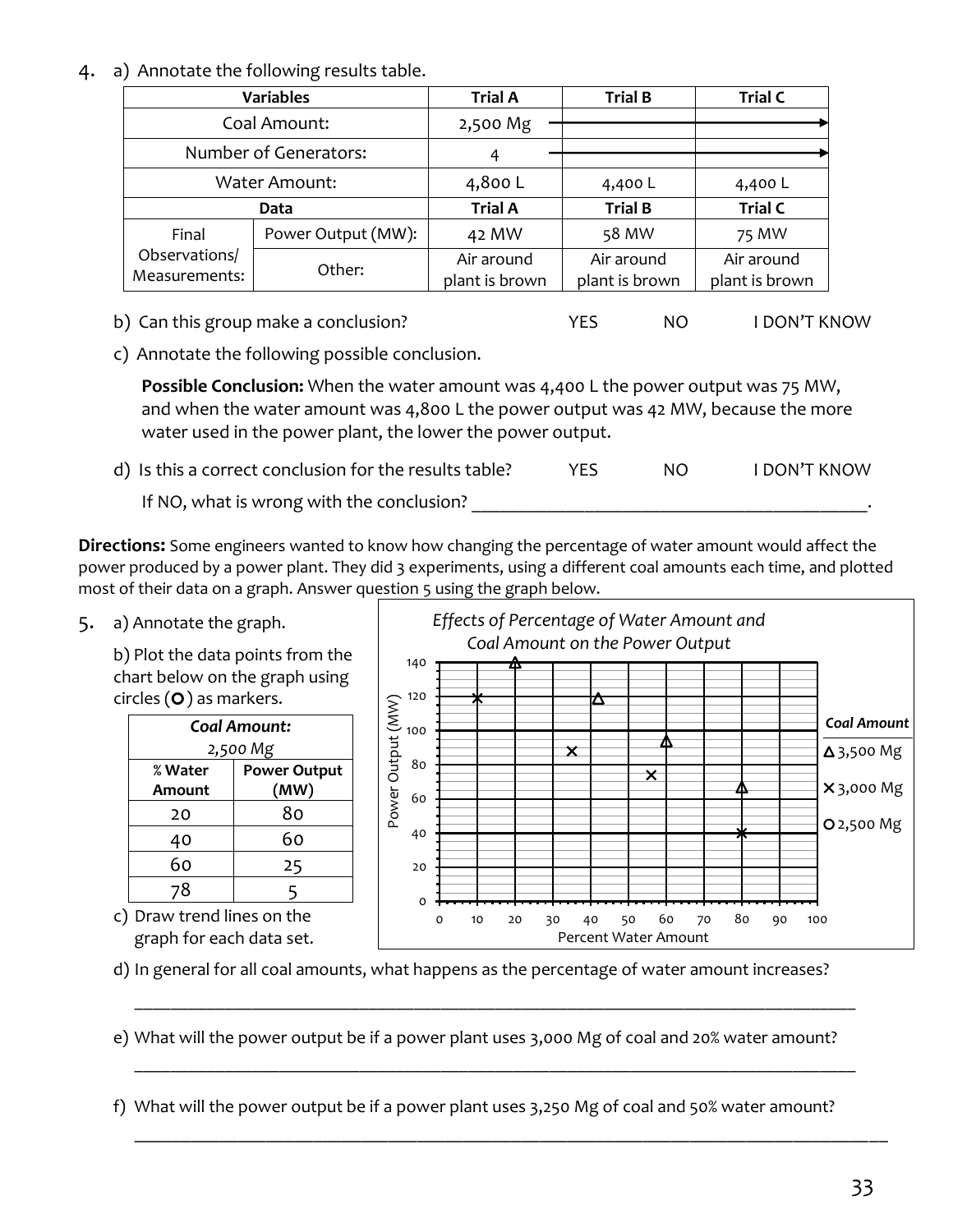## **CROSSWORD PUZZLE**

**Directions:** Fill out the following crossword puzzle using the clues below.



- 4. A \_\_\_\_\_\_ is an example of an energy efficient lightbulb.
- 6. When nonrenewable energy sources are burned **in the same is produced**.
- 7. A same is used to compare a portion of a system to a whole system.
- 8. If all data points are increasing, there is a  $\blacksquare$ .
- 9. What you expect to happen based off of previous measurements/observations.
- 10. The ability of an object to do work.
- 11. A piece of equipment that can convert the light energy from the sun into electrical energy or heat energy.
- 12. A measure of the force that makes electricity move.